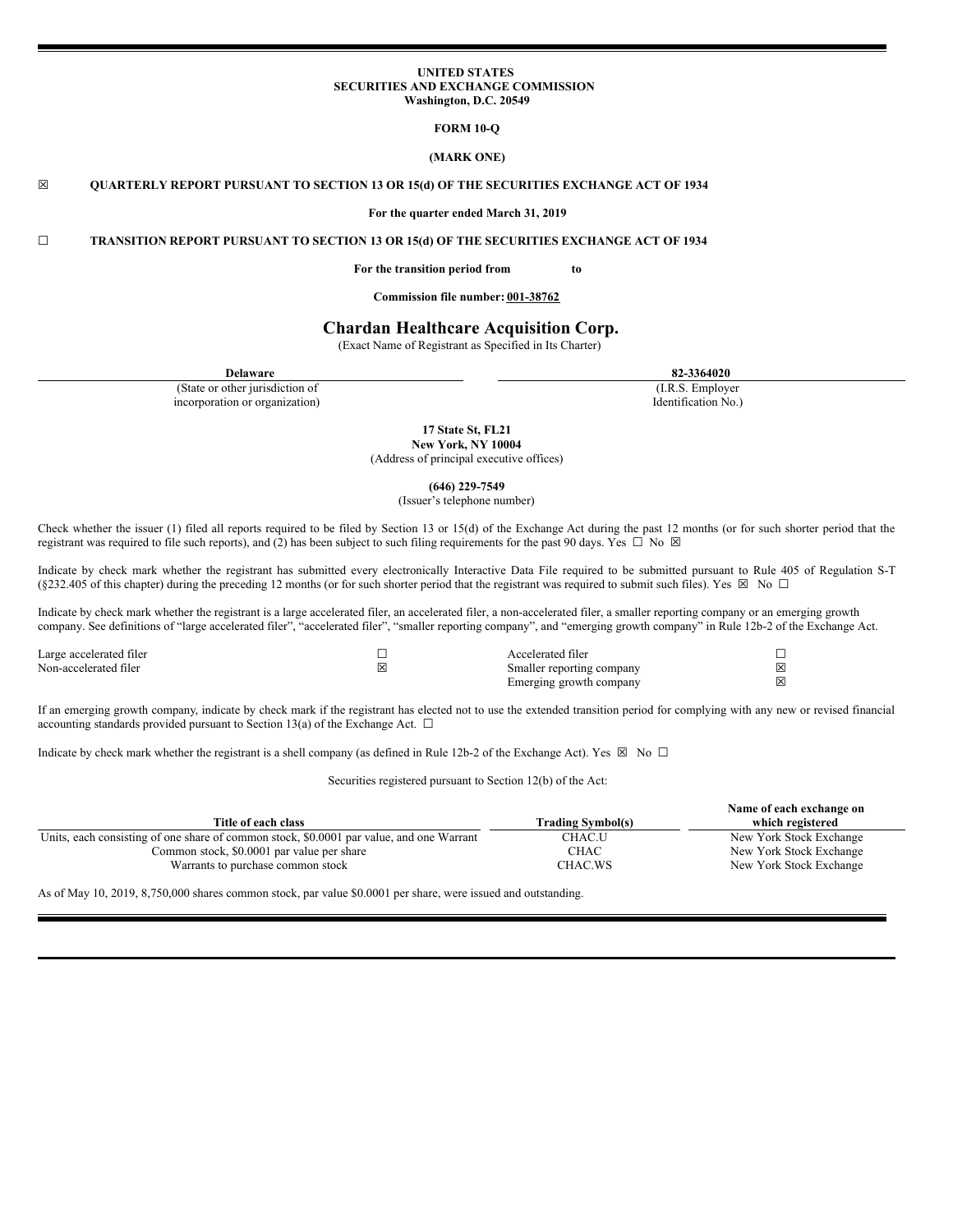# **CHARDAN HEALTHCARE ACQUISITION CORP.**

#### **FORM 10-Q FOR THE QUARTER ENDED MARCH 31, 2019 TABLE OF CONTENTS**

|                                                                                               | Page |
|-----------------------------------------------------------------------------------------------|------|
| Part I. Financial Information                                                                 |      |
| Item 1. Financial Statements                                                                  |      |
| <b>Condensed Balance Sheets</b>                                                               |      |
| <b>Condensed Statements of Operations</b>                                                     |      |
| <b>Condensed Statements of Changes in Stockholders' Equity</b>                                |      |
| <b>Condensed Statements of Cash Flows</b>                                                     |      |
| <b>Notes to Condensed Financial Statements</b>                                                |      |
| Item 2. Management's Discussion and Analysis of Financial Condition and Results of Operations |      |
| Item 3. Quantitative and Qualitative Disclosures Regarding Market Risk                        | 14   |
| Item 4. Controls and Procedures                                                               | 14   |
| Part II. Other Information                                                                    |      |
| Item 1. Legal Proceedings                                                                     | 14   |
| Item 1A. Risk Factors                                                                         | 14   |
| Item 2. Unregistered Sales of Equity Securities and Use of Proceeds                           | 14   |
| Item 3. Defaults Upon Senior Securities                                                       | 15   |
| Item 4. Mine Safety Disclosures                                                               | 15   |
| Item 5. Other Information                                                                     | 15   |
| Item 6. Exhibits                                                                              | 15   |
| Part III. Signatures                                                                          | 16   |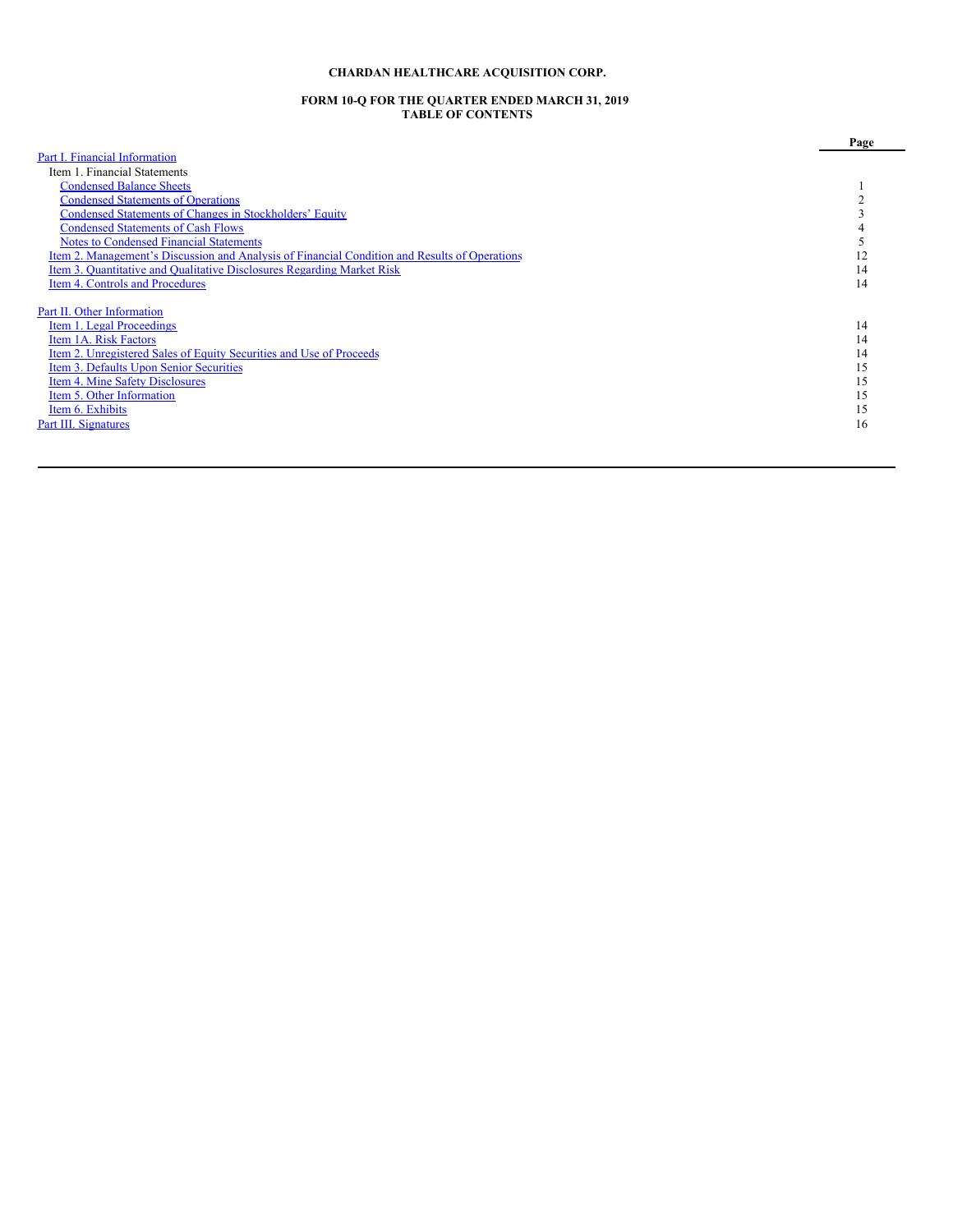## <span id="page-2-1"></span>**CHARDAN HEALTHCARE ACQUISITION CORP. CONDENSED BALANCE SHEETS**

<span id="page-2-0"></span>

|                                                                                                                                                                                                                                     |              | March 31,<br>2019 |              | <b>June 30,</b><br>2018 |
|-------------------------------------------------------------------------------------------------------------------------------------------------------------------------------------------------------------------------------------|--------------|-------------------|--------------|-------------------------|
|                                                                                                                                                                                                                                     |              | (unaudited)       |              | (audited)               |
| <b>ASSETS</b>                                                                                                                                                                                                                       |              |                   |              |                         |
| <b>Current Assets</b>                                                                                                                                                                                                               |              |                   |              |                         |
| Cash and cash equivalents                                                                                                                                                                                                           | $\mathbf S$  | 820,438           | $\mathbf{s}$ | 430                     |
| Prepaid expenses and other current assets                                                                                                                                                                                           |              | 54,894            |              |                         |
| <b>Total Current Assets</b>                                                                                                                                                                                                         |              | 875,332           |              | 430                     |
| Deferred offering costs                                                                                                                                                                                                             |              | $\frac{1}{2}$     |              | 64,545                  |
| Marketable securities held in Trust Account                                                                                                                                                                                         |              | 70,475,128        |              |                         |
| <b>Total Assets</b>                                                                                                                                                                                                                 | \$           | 71,350,460        |              | 64,975                  |
| <b>LIABILITIES AND STOCKHOLDERS' EQUITY</b>                                                                                                                                                                                         |              |                   |              |                         |
| <b>Current liabilities</b>                                                                                                                                                                                                          |              |                   |              |                         |
| Accounts payable and accrued expenses                                                                                                                                                                                               | $\mathbb{S}$ | 61,075            | $\mathbb{S}$ | 1,000                   |
| Accrued offering costs                                                                                                                                                                                                              |              | 21,092            |              |                         |
| Income taxes payable                                                                                                                                                                                                                |              | 76,841            |              |                         |
| Promissory note - related party                                                                                                                                                                                                     |              |                   |              | 40,000                  |
| <b>Total Current Liabilities</b>                                                                                                                                                                                                    |              | 159,008           |              | 41,000                  |
| Deferred tax liability                                                                                                                                                                                                              |              | 627               |              |                         |
| Promissory note - related party                                                                                                                                                                                                     |              | 500,000           |              |                         |
| <b>Total Liabilities</b>                                                                                                                                                                                                            |              | 659,635           |              | 41.000                  |
| <b>Commitments</b>                                                                                                                                                                                                                  |              |                   |              |                         |
|                                                                                                                                                                                                                                     |              |                   |              |                         |
| Common stock subject to possible redemption, 6,534,265 and no shares at redemption value as of March 31, 2019 and June                                                                                                              |              |                   |              |                         |
| 30, 2018, respectively                                                                                                                                                                                                              |              | 65,690,821        |              |                         |
| <b>Stockholders' Equity</b>                                                                                                                                                                                                         |              |                   |              |                         |
| Preferred stock, \$0.0001 par value; 1,000,000 shares authorized; none issued and outstanding                                                                                                                                       |              |                   |              |                         |
| Common stock, \$0.0001 par value; 30,000,000 shares authorized; 2,215,735 and 2,012,500 shares issued and outstanding<br>(excluding 6,534,265 and no shares subject to possible redemption) as of March 31, 2019 and June 30, 2018, |              |                   |              |                         |
| respectively $(1)$                                                                                                                                                                                                                  |              | 222               |              | 201                     |
| Additional paid-in capital                                                                                                                                                                                                          |              | 4,710,391         |              | 24,799                  |
| Retained earnings/(Accumulated deficit)                                                                                                                                                                                             |              | 289,391           |              | (1,025)                 |
| <b>Total Stockholders' Equity</b>                                                                                                                                                                                                   |              | 5,000,004         |              | 23,975                  |
| TOTAL LIABILITIES AND STOCKHOLDERS' EQUITY                                                                                                                                                                                          | \$           | 71,350,460        | S            | 64,975                  |

(1) Included an aggregate of 262,500 shares that were subject to forfeiture to the extent that the underwriters' over-allotment was not exercised in full at June 30, 2018 (see Notes 7).

The accompanying notes are an integral part of these condensed financial statements.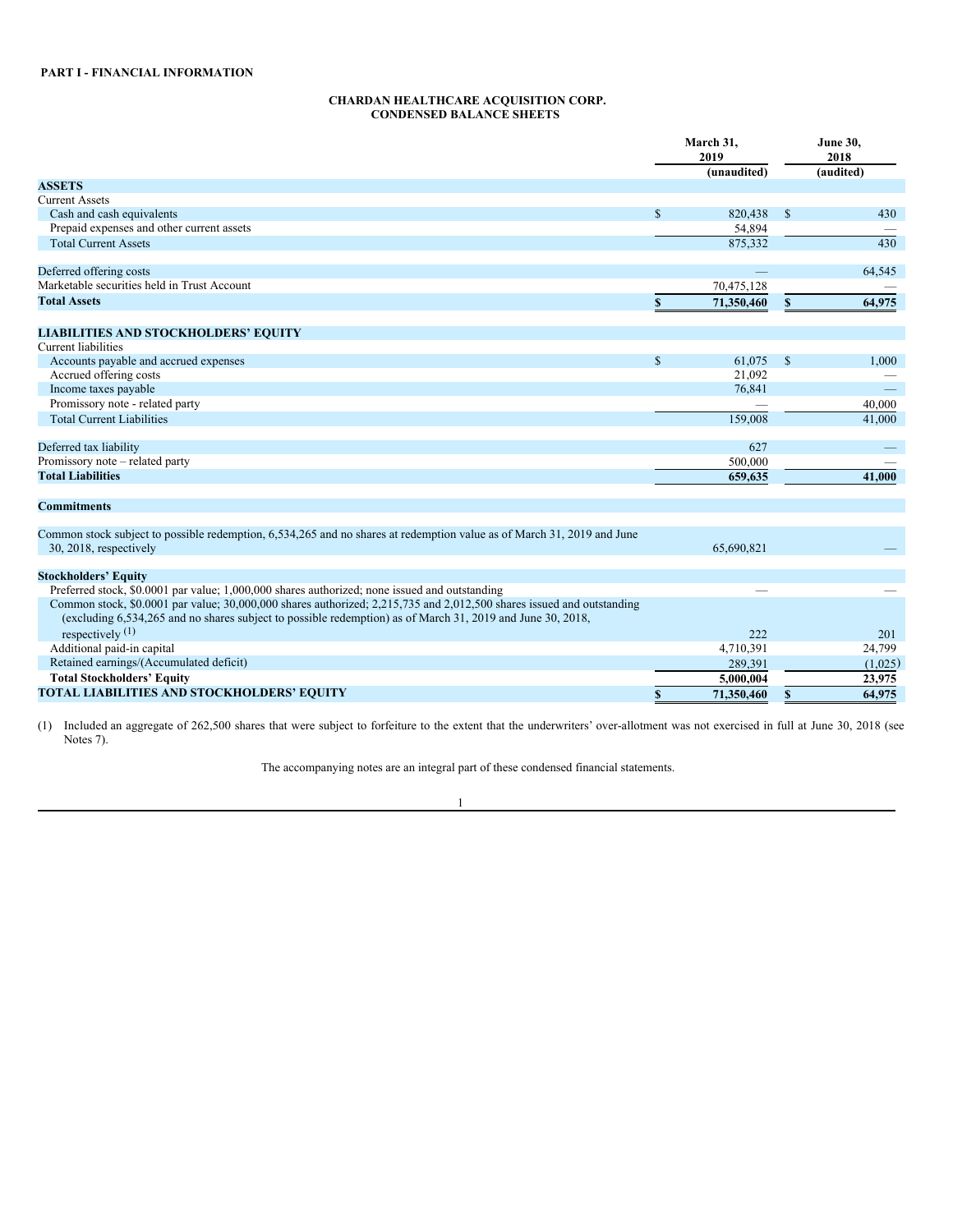## <span id="page-3-0"></span>**CHARDAN HEALTHCARE ACQUISITION CORP. CONDENSED STATEMENTS OF OPERATIONS (Unaudited)**

|                                                                | <b>Three Months Ended</b><br>March 31, |           | <b>Nine Months</b><br><b>Ended</b><br>March 31, |  | For the Period<br>from November 1,<br>2017 (inception)<br>through<br>March 31, |
|----------------------------------------------------------------|----------------------------------------|-----------|-------------------------------------------------|--|--------------------------------------------------------------------------------|
|                                                                | 2019                                   | 2018      | 2019                                            |  | 2018                                                                           |
| Operating and formation costs                                  | 93,106                                 | 1,000     | 109,545                                         |  | 1,000                                                                          |
| <b>Loss from operations</b>                                    | (93, 106)                              | (1,000)   | (109, 545)                                      |  | (1,000)                                                                        |
| Other income:                                                  |                                        |           |                                                 |  |                                                                                |
| Interest income on marketable securities held in Trust Account | 416,594                                |           | 472,140                                         |  |                                                                                |
| Interest income – other                                        | 2,301                                  |           | 2,301                                           |  |                                                                                |
| Unrealized gain on marketable securities held in Trust Account | 24,075                                 |           | 2,988                                           |  |                                                                                |
| Other income                                                   | 442,970                                |           | 477,429                                         |  |                                                                                |
| Income (loss) before provision for income taxes                | 349,864                                | (1,000)   | 367,884                                         |  | (1,000)                                                                        |
| Provision for income taxes                                     | (69, 256)                              |           | (77, 468)                                       |  |                                                                                |
| Net income (loss)                                              | 280,608                                | (1,000)   | 290,416                                         |  | (1,000)                                                                        |
| Weighted average shares outstanding, basic and diluted $(1)$   | 2,210,914                              | 1,750,000 | 1,923,221                                       |  | 1,750,000                                                                      |
| Basic and diluted net loss per common share <sup>(2)</sup>     | (0.02)                                 | (0.00)    | (0.03)                                          |  | (0.00)                                                                         |

(1) Excludes an aggregate of up to 6,534,265 shares subject to possible redemption at March 31, 2019.

(2) Net loss per common share – basic and diluted excludes interest income of \$323,096 and \$341,876 attributable to common stock subject to possible redemption for the three and nine months ended March 31, 2019.

The accompanying notes are an integral part of these condensed financial statements.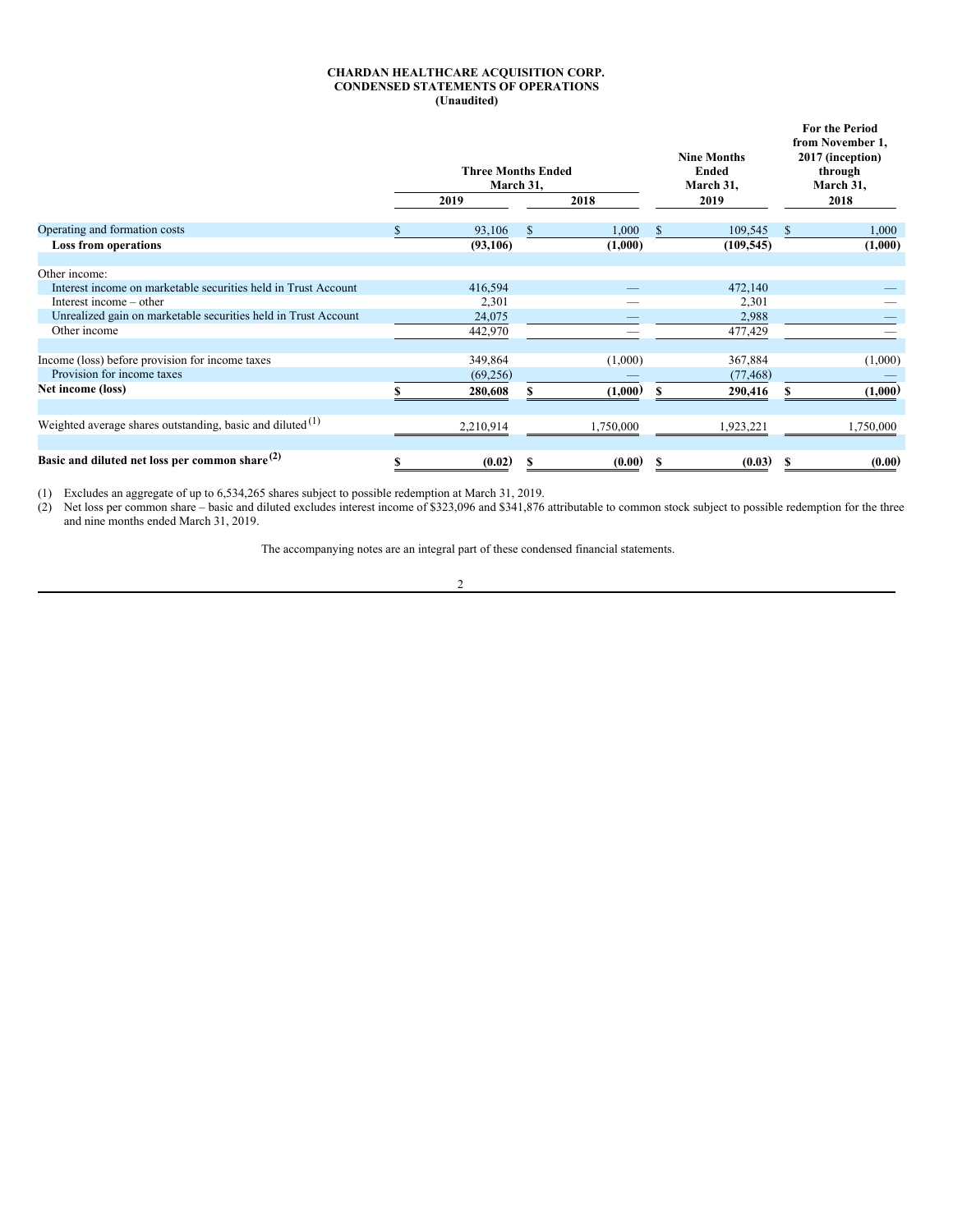## <span id="page-4-0"></span>**CHARDAN HEALTHCARE ACQUISITION CORP. CONDENSED STATEMENTS OF CHANGES IN STOCKHOLDERS' EQUITY (Unaudited)**

|                                                      | <b>Common Stock</b>      |                          | <b>Additional</b><br>Paid-in | Accumulated              | Total<br>Stockholders' |
|------------------------------------------------------|--------------------------|--------------------------|------------------------------|--------------------------|------------------------|
|                                                      | <b>Shares</b>            | Amount                   | Capital                      | Deficit                  | <b>Equity</b>          |
| Balance – January 1, 2018 $(1)$                      | $\overline{\phantom{a}}$ | $\overline{\phantom{a}}$ | $-$                          | $\overline{\phantom{a}}$ |                        |
|                                                      |                          |                          |                              |                          |                        |
| Issuance of Founder Shares to Sponsor <sup>(2)</sup> | 2,012,500                | 201                      | 24,799                       | $-$                      | 25,000                 |
|                                                      |                          |                          |                              |                          |                        |
| Net loss                                             |                          |                          |                              | (1,000)                  | (1,000)                |
|                                                      |                          |                          |                              |                          |                        |
| Balance – March 31, 2018 (unaudited)                 | 2,012,500                | 201                      | 24,799                       | (1,000)                  | 24,000                 |

(1) The Company had no activity from November 1, 2017 (inception) through December 31, 2017.

(2) Included an aggregate of 262,500 shares that were subject to forfeiture to the extent that the underwriters' over-allotment was not exercised in full (see Notes 7).

|                                                                   | <b>Common Stock</b> |                     | <b>Additional</b><br>Paid-in | Retained<br>Earnings/<br>(Accumulated | <b>Total</b><br>Stockholders' |  |
|-------------------------------------------------------------------|---------------------|---------------------|------------------------------|---------------------------------------|-------------------------------|--|
|                                                                   | <b>Shares</b>       | Amount              | Capital                      | Deficit)                              | <b>Equity</b>                 |  |
| <b>Balance - July 1, 2018</b>                                     | 2,012,500           | 201<br>$\mathbf{s}$ | 24,799<br>$\mathbf{s}$       | (1,025)<br>$\mathbf{s}$               | 23,975<br>$\mathbf{s}$        |  |
| Net loss                                                          |                     |                     |                              | (650)                                 | (650)                         |  |
| Balance – September 30, 2018 (unaudited)                          | 2,012,500           | 201                 | 24,799                       | (1,675)                               | 23,325                        |  |
| Sale of 7,000,000 Units, net of underwriting<br>discounts         | 7,000,000           | 700                 | 69,215,734                   |                                       | 69,216,434                    |  |
| Sale of 2,900,000 Private Placement Warrants                      |                     |                     | 1,160,000                    |                                       | 1,160,000                     |  |
| Common stock subject to possible redemption                       | (6,539,086)         | (654)               | (65, 409, 557)               |                                       | (65, 410, 211)                |  |
| Net income                                                        |                     |                     |                              | 10,458                                | 10,458                        |  |
| Balance – December 31, 2018 (unaudited)                           | 2,473,414           | 247                 | 4,990,976                    | 8,783                                 | 5,000,006                     |  |
| Change in value of common stock subject to possible<br>redemption | 4,821               |                     | (280,611)                    |                                       | (280,610)                     |  |
| Forfeiture of Founders Shares                                     | (262, 500)          | (26)                | 26                           |                                       |                               |  |
| Net income                                                        |                     |                     |                              | 280,608                               | 280,608                       |  |
| Balance – March 31, 2019 (unaudited)                              | 2,215,735           | 222<br>S            | 4,710,391<br>S               | 289,391<br>S                          | $\mathbf{s}$<br>5,000,004     |  |

The accompanying notes are an integral part of the condensed financial statements.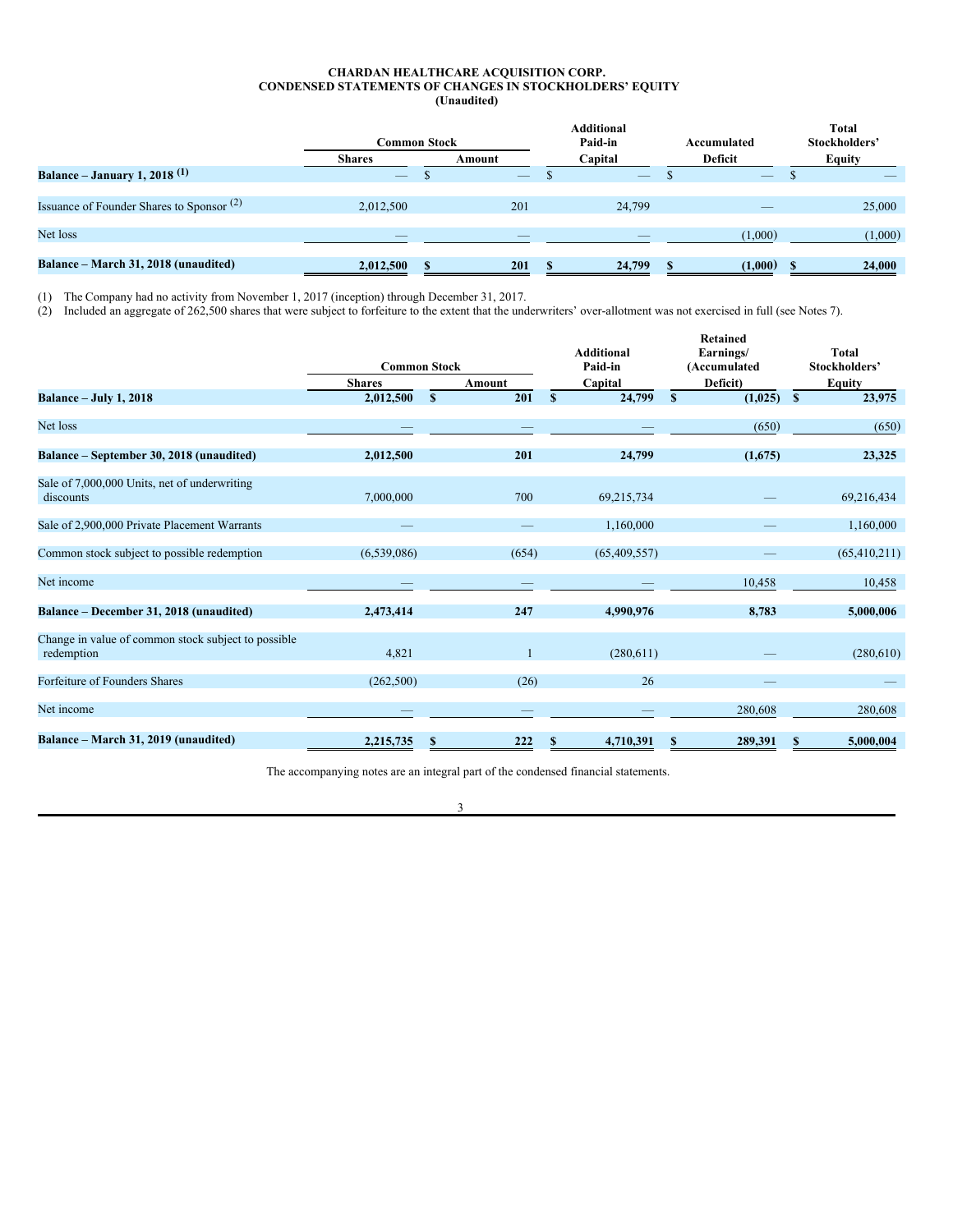#### <span id="page-5-0"></span>**CHARDAN HEALTHCARE ACQUISITION CORP. CONDENSED STATEMENTS OF CASH FLOWS (Unaudited)**

|                                                                                                           |    | <b>Nine Months Ended</b><br>March 31, 2019 |    | <b>For the Period</b><br>from November<br>1, 2017 (inception)<br><b>Through</b><br>March 31, 2018 |
|-----------------------------------------------------------------------------------------------------------|----|--------------------------------------------|----|---------------------------------------------------------------------------------------------------|
| <b>Cash Flows from Operating Activities:</b>                                                              |    |                                            |    |                                                                                                   |
| Net income (loss)                                                                                         | \$ | 290,416                                    | -S | (1,000)                                                                                           |
| Adjustments to reconcile net income (loss) to net cash and cash equivalents used in operating activities: |    |                                            |    |                                                                                                   |
| Interest earned on marketable securities held in Trust Account                                            |    | (472, 140)                                 |    |                                                                                                   |
| Unrealized loss on marketable securities held in Trust Account                                            |    | (2,988)                                    |    |                                                                                                   |
| Deferred income taxes                                                                                     |    | 627                                        |    |                                                                                                   |
| Changes in operating assets and liabilities:                                                              |    |                                            |    |                                                                                                   |
| Prepaid expenses and other current assets                                                                 |    | (54, 894)                                  |    |                                                                                                   |
| Accounts payable and accrued expenses                                                                     |    | 60,075                                     |    | 1.000                                                                                             |
| Income taxes payable                                                                                      |    | 76,841                                     |    |                                                                                                   |
| Net cash and cash equivalents used in operating activities                                                |    | (102, 063)                                 |    |                                                                                                   |
| <b>Cash Flows from Investing Activities:</b>                                                              |    |                                            |    |                                                                                                   |
| Investment of cash in Trust Account                                                                       |    | (70,000,000)                               |    |                                                                                                   |
| Net cash and cash equivalents used in investing activities                                                |    | (70,000,000)                               |    |                                                                                                   |
| <b>Cash Flows from Financing Activities:</b>                                                              |    |                                            |    |                                                                                                   |
| Proceeds from issuance of Founder Shares to Sponsor                                                       |    |                                            |    | 25,000                                                                                            |
| Proceeds from sale of Units, net of underwriting discounts paid                                           |    | 69,500,000                                 |    |                                                                                                   |
| Proceeds from sale of Private Placement Warrants                                                          |    | 1,160,000                                  |    |                                                                                                   |
| Proceeds from promissory notes – related party                                                            |    | 565,500                                    |    | 20,000                                                                                            |
| Repayment of promissory notes - related party                                                             |    | (105,500)                                  |    |                                                                                                   |
| Payment of offering costs                                                                                 |    | (197, 929)                                 |    | (40,000)                                                                                          |
| Net cash and cash equivalents provided by financing activities                                            |    | 70,922,071                                 |    | 5,000                                                                                             |
|                                                                                                           |    |                                            |    |                                                                                                   |
| Net Change in Cash and Cash Equivalents                                                                   |    | 820,008                                    |    | 5,000                                                                                             |
| Cash and Cash Equivalents - Beginning                                                                     |    | 430                                        |    |                                                                                                   |
| <b>Cash and Cash Equivalents - Ending</b>                                                                 | \$ | 820,438                                    | S  | 5.000                                                                                             |
|                                                                                                           |    |                                            |    |                                                                                                   |
| Non-cash investing and financing activities:                                                              |    |                                            |    |                                                                                                   |
| Initial classification of common stock subject to redemption                                              | S  | 65,399,750                                 | \$ |                                                                                                   |
| Change in value of common stock subject to redemption                                                     | S. | 291,071                                    |    |                                                                                                   |
| Offering costs included in accrued offering costs                                                         |    | 21.092                                     |    |                                                                                                   |

The accompanying notes are an integral part of these condensed financial statements.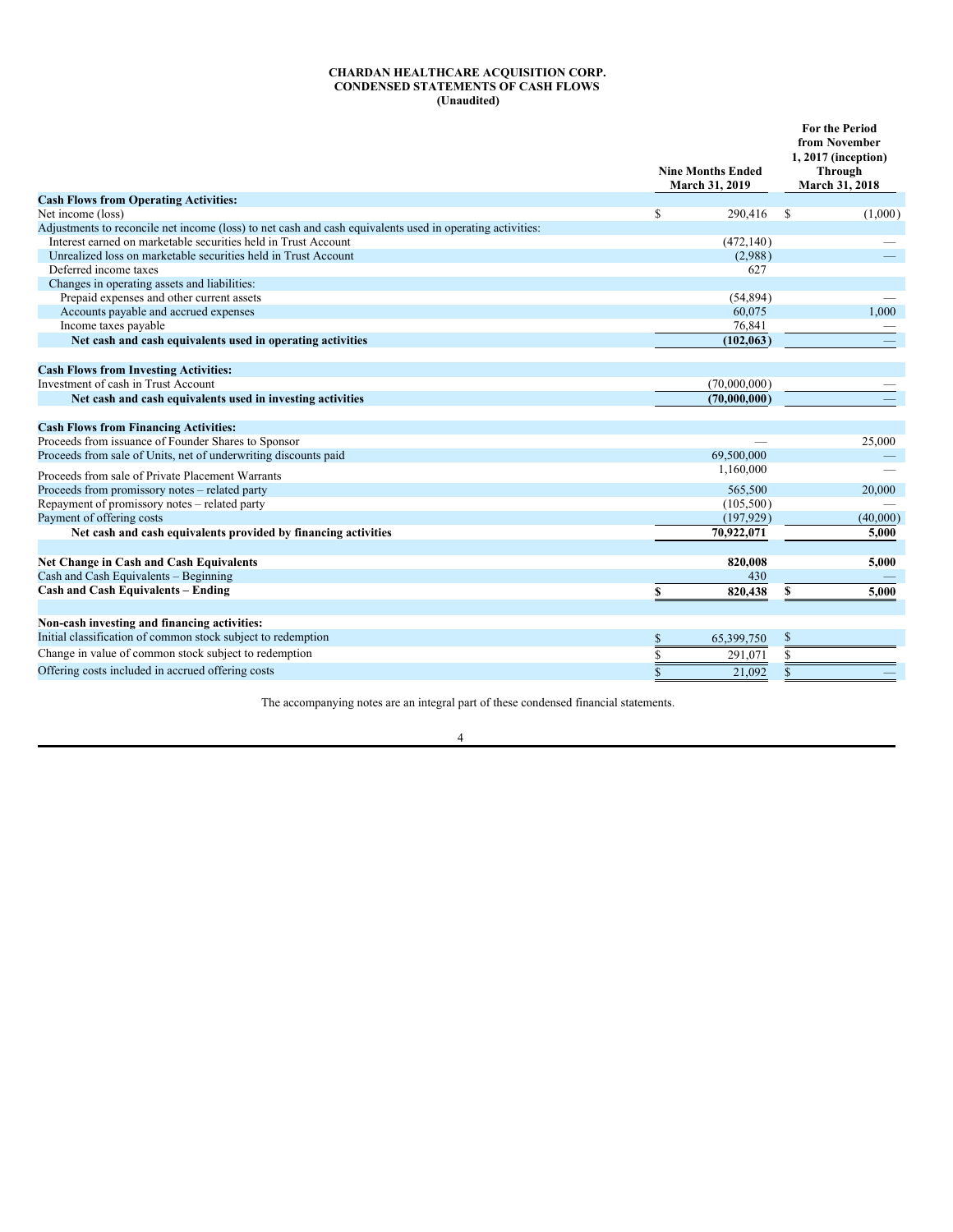#### <span id="page-6-0"></span>**NOTE 1. DESCRIPTION OF ORGANIZATION AND BUSINESS OPERATIONS**

Chardan Healthcare Acquisition Corp. (the "Company") is a newly organized blank check company incorporated in Delaware on November 1, 2017. The Company was formed for the purpose of entering into a merger, share exchange, asset acquisition, stock purchase, recapitalization, reorganization or other similar business transaction with one or more businesses or entities (a "Business Combination"). Although the Company is not limited to a particular industry or geographic region for purposes of consummating a Business Combination, the Company intends to focus on businesses operating in North America in the healthcare industry.

At March 31, 2019, the Company had not yet commenced operations. All activity through March 31, 2019 relates to the Company's formation, its initial public offering ("Initial Public Offering") and identifying a target for a Business Combination.

The registration statement for the Initial Public Offering was declared effective on December 13, 2018. On December 18, 2018 the Company consummated the Initial Public Offering of 7,000,000 units ("Units" and, with respect to the common stock included in the Units offered, the "Public Shares") at \$10.00 per Unit, generating total gross proceeds of \$70,000,000, which is described in Note 3.

Simultaneously with the closing of the Initial Public Offering, the Company consummated the sale of an aggregate of 2,900,000 warrants (the "Private Placement Warrants") at a price of \$0.40 per warrant in a private placement to Mountain Wood, LLC, an affiliate of Chardan Investments, LLC (the "Sponsor"), generating total gross proceeds of \$1,160,000, which is described in Note 4.

Transaction costs amounted to \$783,566, consisting of \$500,000 of underwriting fees and \$283,566 of offering costs. In addition, \$896,729 of cash was held outside of the Trust Account (defined below) and was available for working capital purposes.

Following the closing of the Initial Public Offering on December 18, 2018, an amount of \$70,000,000 (\$10.00 per Unit) from the net proceeds of the sale of the Units in the Initial Public Offering and the sale of the Private Placement Warrants was placed in a trust account ("Trust Account") and invested in U.S. government securities, within the meaning set forth in Section 2(a)(16) of the Investment Company Act of 1940, as amended (the "Investment Company Act"), with a maturity of 180 days or less or in any openended investment company that holds itself out as a money market fund selected by the Company meeting the conditions of Rule 2a-7 of the Investment Company Act, as determined by the Company, until the earlier of: (i) the consummation of a Business Combination or (ii) the distribution of the funds in the Trust Account to the Company's shareholders, as described below.

The Company's management has broad discretion with respect to the specific application of the net proceeds of the Initial Public Offering and the sale of the Private Placement Warrants, although substantially all of the net proceeds are intended to be applied generally toward consummating a Business Combination. The Company's initial Business Combination must be with one or more target businesses that together have a fair market value equal to at least 80% of the balance in the Trust Account (excluding taxes payable on income earned on the Trust Account) at the time of the signing an agreement to enter into a Business Combination. The Company will only complete a Business Combination if the post-Business Combination company owns or acquires 50% or more of the outstanding voting securities of the target or otherwise acquires a controlling interest in the target sufficient for it not to be required to register as an investment company under the Investment Company Act of 1940, as amended, or the Investment Company Act. There is no assurance that the Company will be able to successfully effect a Business Combination.

The Company will provide its stockholders with the opportunity to redeem all or a portion of their Public Shares upon the completion of a Business Combination either (i) in connection with a stockholder meeting called to approve the Business Combination or (ii) by means of a tender offer. The decision as to whether the Company will seek stockholder approval of a Business Combination or conduct a tender offer will be made by the Company, solely in its discretion. The stockholders will be entitled to redeem their shares for a pro rata portion of the amount then on deposit in the Trust Account (\$10.00 per share, plus any pro rata interest earned on the funds held in the Trust Account and not previously released to the Company to pay its franchise and income tax obligations). There will be no redemption rights upon the completion of a Business Combination with respect to the Company's warrants.

The Company will proceed with a Business Combination if the Company has net tangible assets of at least \$5,000,001 upon such consummation of a Business Combination and, if the Company seeks stockholder approval, a majority of the outstanding shares voted are voted in favor of the Business Combination. If a stockholder vote is not required by law and the Company does not decide to hold a stockholder vote for business or other legal reasons, the Company will, pursuant to its Amended and Restated Certificate of Incorporation, conduct the redemptions pursuant to the tender offer rules of the Securities and Exchange Commission ("SEC"), and file tender offer documents with the SEC prior to completing a Business Combination. If, however, a stockholder approval of the transaction is required by law, or the Company decides to obtain stockholder approval for business or other legal reasons, the Company will offer to redeem shares in conjunction with a proxy solicitation pursuant to the proxy rules and not pursuant to the tender offer rules. Additionally, each public stockholder may elect to redeem their Public Shares irrespective of whether they vote for or against the proposed transaction. If the Company seeks stockholder approval in connection with a Business Combination, the Company's Sponsor and other initial stockholders (collectively, the "Initial Stockholders") have agreed to (a) vote their Founder Shares (as defined in Note 5) and any Public Shares held by them in favor of a Business Combination and (b) not to convert any shares (including Founder Shares) in connection with a stockholder vote to approve a Business Combination or sell any such shares to the Company in a tender offer in connection with a Business Combination.

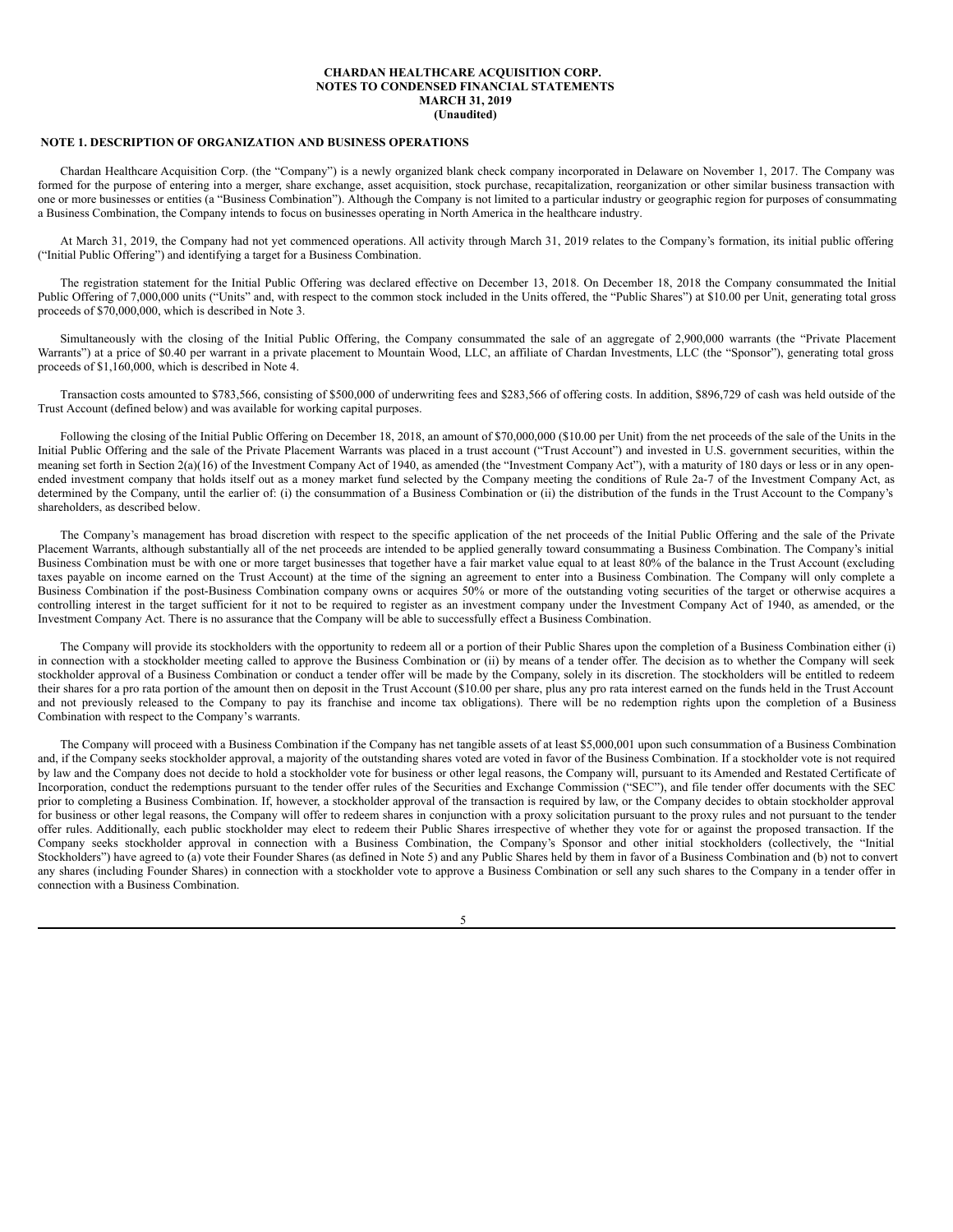Notwithstanding the foregoing, if the Company seeks stockholder approval of a Business Combination and the Company does not conduct redemptions pursuant to the tender offer rules, a stockholder, together with any affiliate of such stockholder or any other person with whom such stockholder is acting in concert or as a "group" (as defined in Section 13(d)(3) of the Securities Exchange Act of 1934, as amended (the "Exchange Act"), will be restricted from redeeming their shares with respect to more than an aggregate of 20% of the Public Shares.

The Company will have until December 18, 2020 to consummate a Business Combination (the "Combination Period"). If the Company is unable to complete a Business Combination within the Combination Period, the Company will (i) cease all operations except for the purpose of winding up, (ii) as promptly as reasonably possible but no more than five business days thereafter, redeem 100% of the outstanding Public Shares, at a per share price, payable in cash, equal to the aggregate amount then on deposit in the Trust Account, including interest earned (net of taxes payable), divided by the number of then outstanding Public Shares, which redemption will completely extinguish public stockholders' rights as stockholders (including the right to receive further liquidation distributions, if any), subject to applicable law, and (iii) as promptly as reasonably possible following such redemption, subject to the approval of the remaining stockholders and the Company's board of directors, proceed to commence a voluntary liquidation and thereby a formal dissolution of the Company, subject in each case to its obligations to provide for claims of creditors and the requirements of applicable law. The proceeds deposited in the Trust Account could, however, become subject to claims of creditors. Therefore, the actual per-share redemption amount could be less than \$10.00 per Unit.

The Initial Stockholders have agreed to (i) waive their redemption rights with respect to Founder Shares and any Public Shares they may acquire during or after the Initial Public Offering in connection with the consummation of a Business Combination, (ii) to waive their rights to liquidating distributions from the Trust Account with respect to their Founder Shares if the Company fails to consummate a Business Combination within the Combination Period and (iii) not to propose an amendment to the Company's Amended and Restated Certificate of Incorporation that would affect the substance or timing of the Company's obligation to redeem 100% of its Public Shares if the Company does not complete a Business Combination, unless the Company provides the public stockholders an opportunity to redeem their Public Shares in conjunction with any such amendment. However, the Initial Stockholders will be entitled to liquidating distributions with respect to any Public Shares acquired if the Company fails to consummate a Business Combination or liquidates within the Combination Period.

In order to protect the amounts held in the Trust Account, the Sponsor has agreed to be liable to the Company if and to the extent any claims by a vendor for services rendered or products sold to the Company, or a prospective target business with which the Company has discussed entering into a transaction agreement, reduce the amount of funds in the Trust Account to below \$10.00 per share, except as to any claims by a third party who executed a waiver of any right, title, interest or claim of any kind in or to any monies held in the Trust Account or to any claims under the Company's indemnity of the underwriters of the Initial Public Offering against certain liabilities, including liabilities under the Securities Act of 1933, as amended (the "Securities Act"). Moreover, in the event that an executed waiver is deemed to be unenforceable against a third party, the Sponsor will not be responsible to the extent of any liability for such third party claims. The Company will seek to reduce the possibility that the Sponsor will have to indemnify the Trust Account due to claims of creditors by endeavoring to have all vendors, service providers, prospective target businesses or other entities with which the Company does business, execute agreements with the Company waiving any right, title, interest or claim of any kind in or to monies held in the Trust Account.

### **NOTE 2. SUMMARY OF SIGNIFICANT ACCOUNTING POLICIES**

### **Basis of presentation**

The accompanying unaudited condensed financial statements have been prepared in accordance with accounting principles generally accepted in the United States of America ("GAAP") for interim financial information and in accordance with the instructions to Form 10-Q and Article 8 of Regulation S-X of the SEC. Certain information or footnote disclosures normally included in financial statements prepared in accordance with GAAP have been condensed or omitted, pursuant to the rules and regulations of the SEC for interim financial reporting. Accordingly, they do not include all the information and footnotes necessary for a complete presentation of financial position, results of operations, or cash flows. In the opinion of management, the accompanying unaudited condensed financial statements include all adjustments, consisting of a normal recurring nature, which are necessary for a fair presentation of the financial position, operating results and cash flows for the periods presented.

The accompanying unaudited condensed financial statements should be read in conjunction with the Company's prospectus as filed with the SEC on December 14, 2018, as well as the Company's Current Report on Form 8-K, as filed with the SEC on December 21, 2018. The interim results for the three and nine months ended March 31, 2019 are not necessarily indicative of the results to be expected for the year ended June 30, 2019 or for any future interim periods.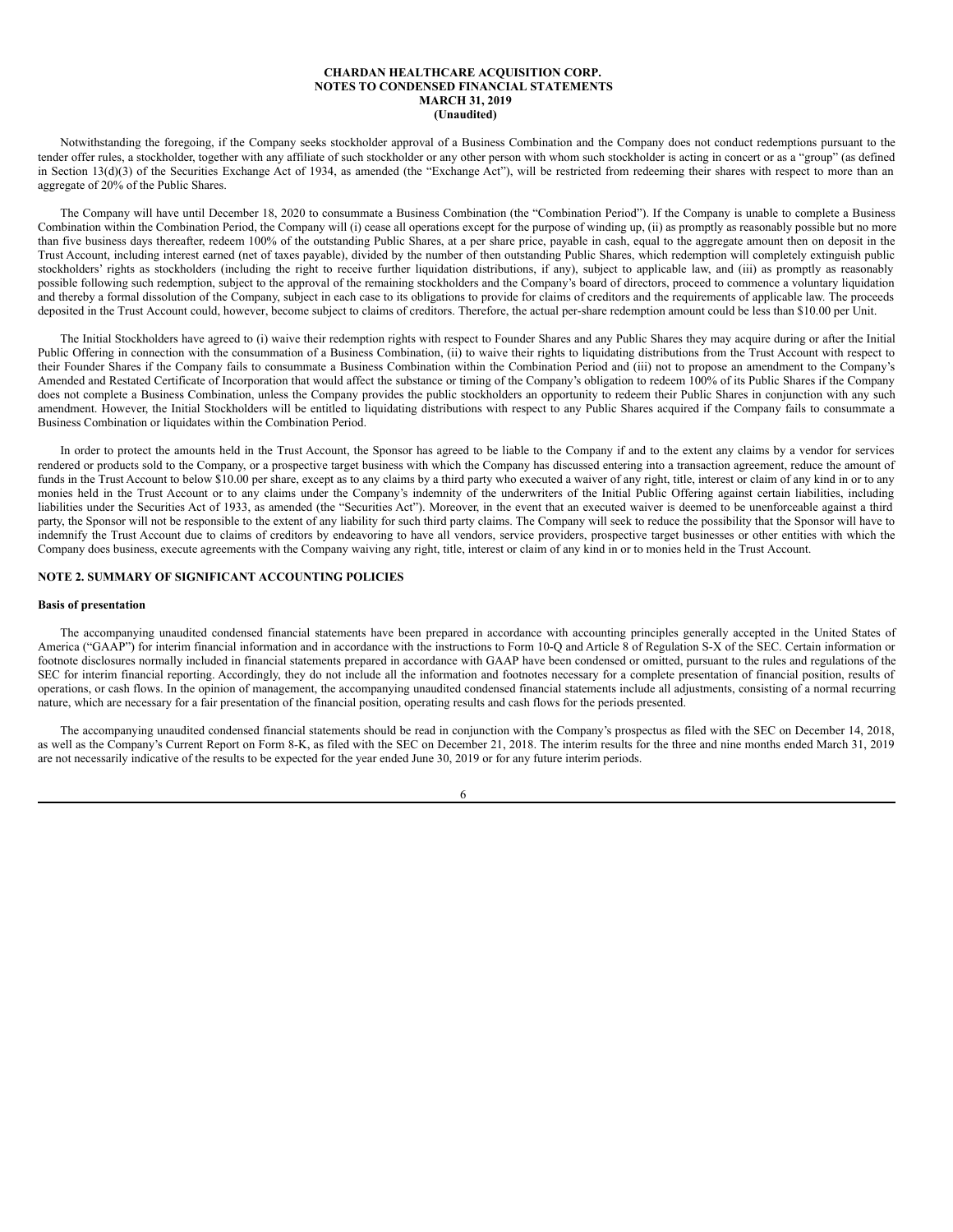### **Emerging growth company**

The Company is an "emerging growth company," as defined in Section 2(a) of the Securities Act, as modified by the Jumpstart Our Business Startups Act of 2012 (the "JOBS Act"), and it may take advantage of certain exemptions from various reporting requirements that are applicable to other public companies that are not emerging growth companies including, but not limited to, not being required to comply with the auditor attestation requirements of Section 404 of the Sarbanes-Oxley Act, reduced disclosure obligations regarding executive compensation in its periodic reports and proxy statements, and exemptions from the requirements of holding a nonbinding advisory vote on executive compensation and stockholder approval of any golden parachute payments not previously approved.

Further, Section 102(b)(1) of the JOBS Act exempts emerging growth companies from being required to comply with new or revised financial accounting standards until private companies (that is, those that have not had a Securities Act registration statement declared effective or do not have a class of securities registered under the Exchange Act) are required to comply with the new or revised financial accounting standards. The JOBS Act provides that a company can elect to opt out of the extended transition period and comply with the requirements that apply to non-emerging growth companies but any such election to opt out is irrevocable. The Company has elected not to opt out of such extended transition period which means that when a standard is issued or revised and it has different application dates for public or private companies, the Company, as an emerging growth company, can adopt the new or revised standard at the time private companies adopt the new or revised standard. This may make comparison of the Company's financial statements with another public company which is neither an emerging growth company nor an emerging growth company which has opted out of using the extended transition period difficult or impossible because of the potential differences in accounting standards used.

#### **Use of estimates**

The preparation of financial statements in conformity with GAAP requires management to make estimates and assumptions that affect the reported amounts of assets and liabilities and disclosure of contingent assets and liabilities at the date of the financial statements and the reported amounts of revenues and expenses during the reporting period.

Making estimates requires management to exercise significant judgment. It is at least reasonably possible that the estimate of the effect of a condition, situation or set of circumstances that existed at the date of the financial statements, which management considered in formulating its estimate, could change in the near term due to one or more future confirming events. Accordingly, the actual results could differ significantly from those estimates.

### **Cash and cash equivalents**

The Company considers all short-term investments with an original maturity of three months or less when purchased to be cash equivalents. Cash equivalents consist of mutual funds. As of March 31, 2019, cash equivalents amounted to \$602,301. The Company did not have any cash equivalents as of June 30, 2018.

#### **Marketable securities held in Trust Account**

At March 31, 2019, substantially all of the assets held in the Trust Account were held in U.S. Treasury Bills.

#### **Common stock subject to possible redemption**

The Company accounts for its common stock subject to possible redemption in accordance with the guidance in Accounting Standards Codification ("ASC") Topic 480 "Distinguishing Liabilities from Equity." Common stock subject to mandatory redemption is classified as a liability instrument and is measured at fair value. Conditionally redeemable common stock (including common stock that features redemption rights that are either within the control of the holder or subject to redemption upon the occurrence of uncertain events not solely within the Company's control) is classified as temporary equity. At all other times, common stock is classified as stockholders' equity. The Company's common stock features certain redemption rights that are considered to be outside of the Company's control and subject to occurrence of uncertain future events. Accordingly, at March 31, 2019, common stock subject to possible redemption is presented at redemption value as temporary equity, outside of the stockholders' equity section of the Company's condensed balance sheet.

#### **Income taxes**

The Company complies with the accounting and reporting requirements of ASC Topic 740 "Income Taxes," which requires an asset and liability approach to financial accounting and reporting for income taxes. Deferred income tax assets and liabilities are computed for differences between the financial statement and tax bases of assets and liabilities that will result in future taxable or deductible amounts, based on enacted tax laws and rates applicable to the periods in which the differences are expected to affect taxable income. Valuation allowances are established, when necessary, to reduce deferred tax assets to the amount expected to be realized.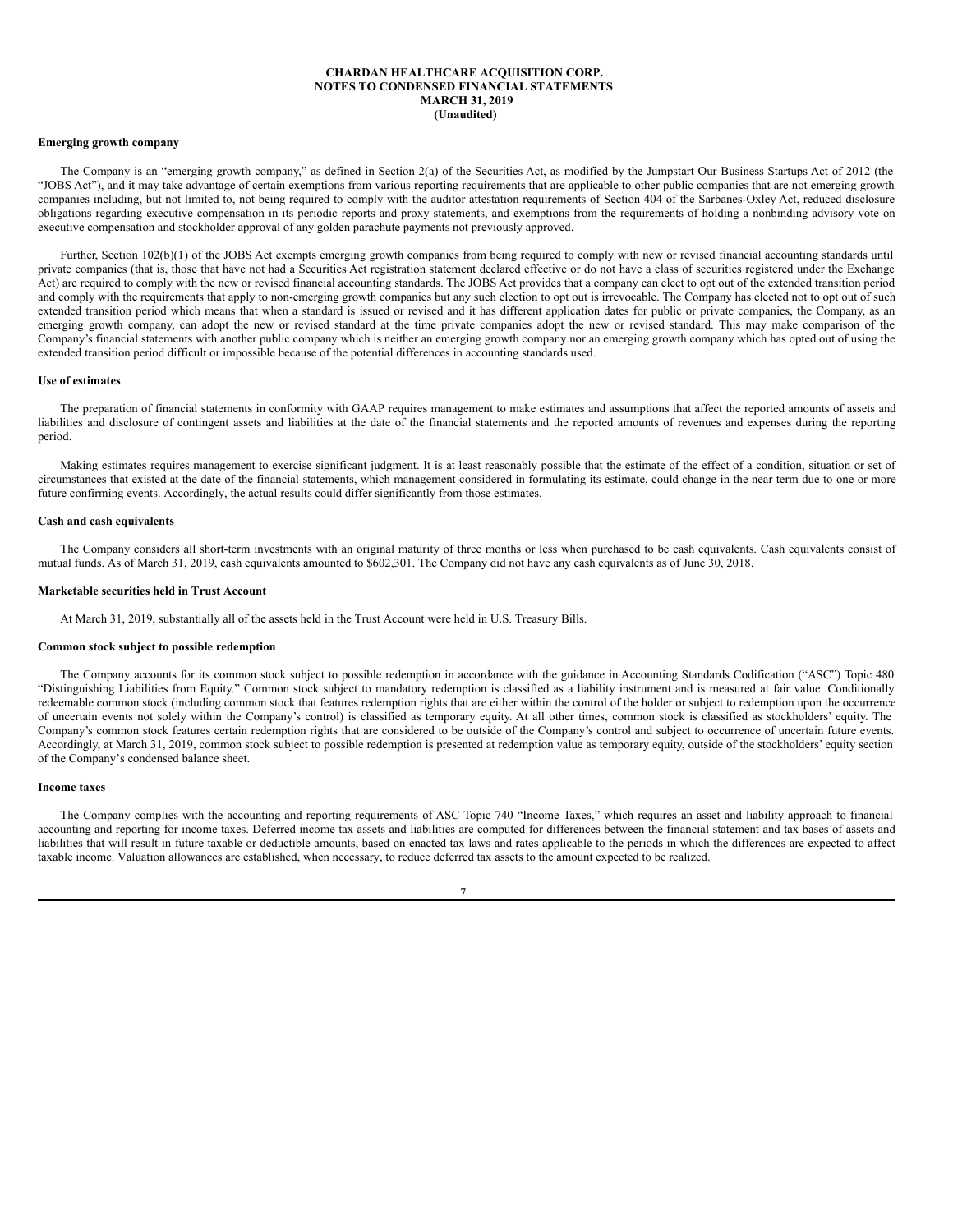ASC Topic 740 prescribes a recognition threshold and a measurement attribute for the financial statement recognition and measurement of tax positions taken or expected to be taken in a tax return. For those benefits to be recognized, a tax position must be more-likely-than-not to be sustained upon examination by taxing authorities. The Company recognizes accrued interest and penalties related to unrecognized tax benefits as income tax expense. As of March 31, 2019 and June 30, 2018, there were no unrecognized tax benefits and no amounts accrued for interest and penalties. The Company is currently not aware of any issues under review that could result in significant payments, accruals or material deviation from its position.

The Company may be subject to potential examination by federal, state and city taxing authorities in the areas of income taxes. These potential examinations may include questioning the timing and amount of deductions, the nexus of income among various tax jurisdictions and compliance with federal, state and city tax laws. The Company's management does not expect that the total amount of unrecognized tax benefits will materially change over the next twelve months.

### **Net loss per common share**

Net loss per common share is computed by dividing net loss by the weighted average number of common shares outstanding for the period. The Company applies the twoclass method in calculating earnings per share. Shares of common stock subject to possible redemption at March 31, 2019, which are not currently redeemable and are not redeemable at fair value, have been excluded from the calculation of basic loss per share since such shares, if redeemed, only participate in their pro rata share of the Trust Account earnings. The Company has not considered the effect of warrants sold in the Initial Public Offering and private placement to purchase 6,400,000 shares of common stock in the calculation of diluted loss per share, since the exercise of the warrants is contingent upon the occurrence of future events. As a result, diluted loss per common share is the same as basic loss per common share for the periods.

#### **Reconciliation of net loss per common share**

The Company's net income (loss) is adjusted for the portion of income that is attributable to common stock subject to possible redemption, as these shares only participate in the earnings of the Trust Account and not the income or losses of the Company. Accordingly, basic and diluted loss per common share is calculated as follows:

|                                                               | <b>Three Months Ended</b><br>March 31, |              | <b>Nine Months</b><br>Ended<br>March 31, | <b>For the Period</b><br>from<br>November 1,<br>2017<br>(inception)<br>through<br>March 31, |
|---------------------------------------------------------------|----------------------------------------|--------------|------------------------------------------|---------------------------------------------------------------------------------------------|
|                                                               | 2019                                   | 2018         | 2019                                     | 2018                                                                                        |
| Net income (loss)                                             | 280,608                                | $(1,000)$ \$ | 290,416                                  | (1,000)                                                                                     |
| Less: Income attributable to common stock subject to possible |                                        |              |                                          |                                                                                             |
| redemption                                                    | (323,096)                              |              | (341, 876)                               |                                                                                             |
| Adjusted net loss                                             | (42, 488)                              | (1,000)      | (51, 460)                                | (1,000)                                                                                     |
|                                                               |                                        |              |                                          |                                                                                             |
| Weighted average shares outstanding, basic and diluted        | 2,210,914                              | 1,750,000    | 1,923,221                                | 1,750,000                                                                                   |
|                                                               |                                        |              |                                          |                                                                                             |
| Basic and diluted net loss per share                          | (0.02)                                 | (0.00)       | (0.03)                                   | (0.00)                                                                                      |
|                                                               |                                        |              |                                          |                                                                                             |

#### **Concentration of credit risk**

Financial instruments that potentially subject the Company to concentration of credit risk consist of cash accounts in a financial institution, which, at times may exceed the Federal Depository Insurance Coverage of \$250,000. At March 31, 2019 and June 30 2018, the Company had not experienced losses on these accounts and management believes the Company is not exposed to significant risks on such accounts.

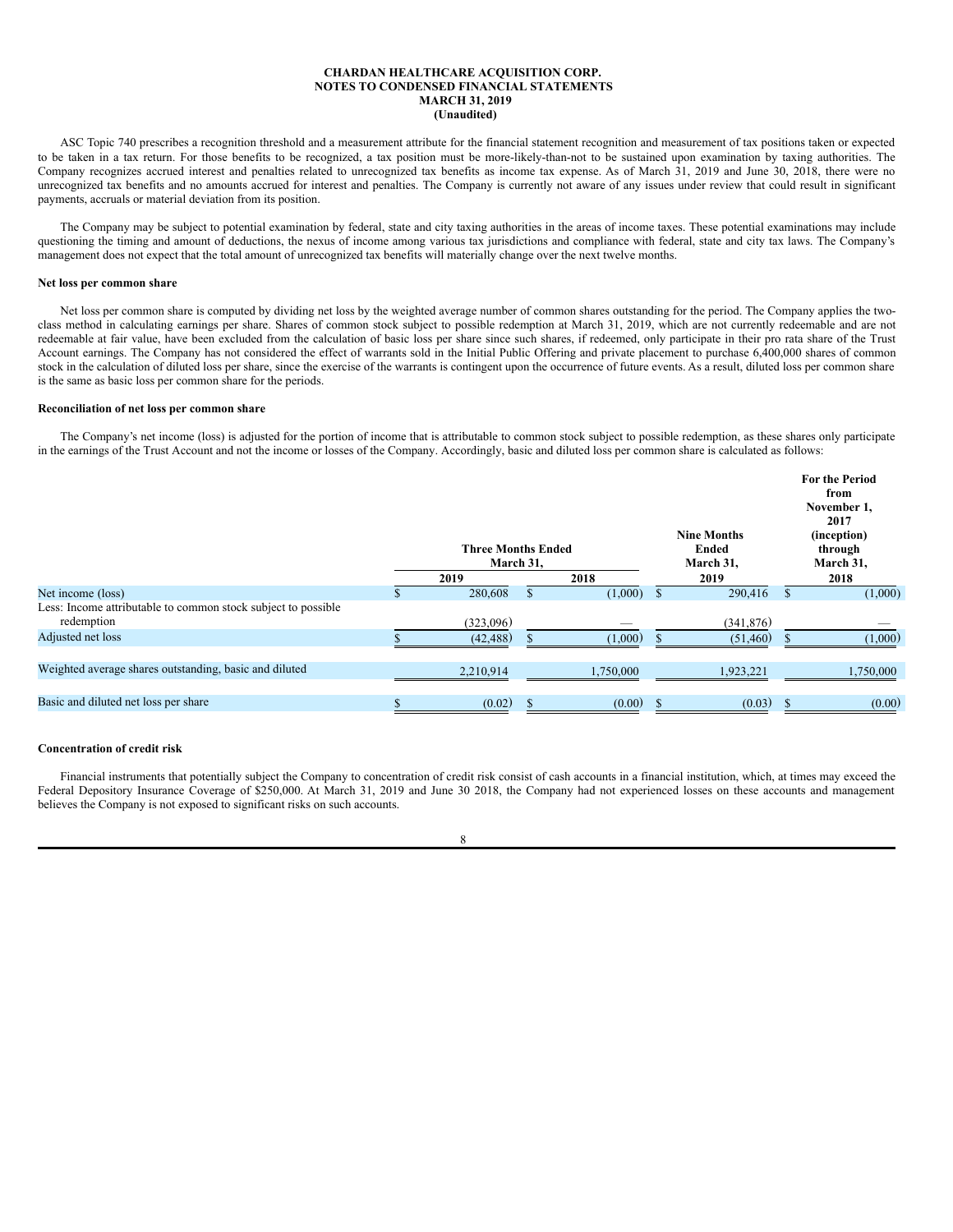## **Fair Value of financial instruments**

The fair value of the Company's assets and liabilities, which qualify as financial instruments under ASC 820, "Fair Value Measurements and Disclosures," approximates the carrying amounts represented in the accompanying condensed balance sheets, primarily due to their short-term nature.

#### **Recently issued accounting standards**

Management does not believe that any recently issued, but not yet effective, accounting pronouncements, if currently adopted, would have a material effect on the Company's condensed financial statements.

### **NOTE 3. INITIAL PUBLIC OFFERING**

Pursuant to the Initial Public Offering, the Company sold 7,000,000 Units at a purchase price of \$10.00 per Unit. Each Unit consists of one share of common stock and one warrant ("Public Warrant"). Each Public Warrant entitles the holder to purchase one-half of one share of common stock at an exercise price of \$11.50 per whole share (see Note 7).

## **NOTE 4. PRIVATE PLACEMENT**

Simultaneously with the closing of the Initial Public Offering, Mountain Wood, LLC purchased an aggregate of 2,900,000 Private Placement Warrants at \$0.40 per Private Placement Warrant, or \$1,160,000 in the aggregate). Each Private Placement Warrant is exercisable to purchase one share of common stock at an exercise price of \$11.50. The proceeds from the Private Placement Warrants were added to the proceeds from the Initial Public Offering held in the Trust Account. If the Company does not complete a Business Combination within the Combination Period, the proceeds from the sale of the Private Placement Warrants will be used to fund the redemption of the Public Shares (subject to the requirements of applicable law) and the Private Placement Warrants will expire worthless. There will be no redemption rights or liquidating distributions from the Trust Account with respect to the Private Placement Warrants.

# **NOTE 5. RELATED PARTY TRANSACTIONS**

### **Founder Shares**

In March 2018, the Company issued an aggregate of 1,437,500 shares of common stock to the Sponsor ("Founder Shares") for an aggregate purchase price of \$25,000. On September 14, 2018, the Company effectuated a 1.4-for-1 stock dividend resulting in an aggregate of 2,012,500 Founder Shares outstanding. The Founder Shares included an aggregate of up to 262,500 shares subject to forfeiture by the Sponsor to the extent that the underwriters' over-allotment was not exercised in full or in part, so that the Sponsor would own 20% of the Company's issued and outstanding shares after the Initial Public Offering (assuming the Sponsor did not purchase any Public Shares in the Initial Public Offering). The underwriters' over-allotment option expired unexercised on February 4, 2019. As such, 262,500 Founder Shares were forfeited resulting in 1,750,000 Founder Shares issued and outstanding.

The Initial Stockholders have agreed that, subject to certain limited exceptions, 50% of the Founder Shares will not be transferred, assigned, sold or released from escrow until the earlier of (i) 6 months after the date of the consummation of a Business Combination or (ii) the date on which the closing price of the Company's shares of common stock equals or exceeds \$12.50 per share (as adjusted for stock splits, stock dividends, reorganizations and recapitalizations) for any 20 trading days within any 30-trading day period commencing after a Business Combination and the remaining 50% of the Founder Shares will not be transferred, assigned, sold or released from escrow until 6 months after the date of the consummation of a Business Combination, or earlier, in either case, if, subsequent to a Business Combination, the Company consummates a subsequent liquidation, merger, stock exchange or other similar transaction which results in all of the stockholders having the right to exchange their shares of common stock for cash, securities or other property.

## **Promissory Notes – Related Party**

The Company issued unsecured promissory notes (the "Promissory Notes") to the Sponsor, pursuant to which the Company borrowed an aggregate of \$105,500, of which \$65,500 was borrowed during the nine months ended March 31, 2019. The Promissory Notes were non-interest bearing and payable on the closing of the Initial Public Offering. The Promissory Notes were repaid upon the consummation of the Initial Public Offering on December 18, 2018.

On December 18, 2018, the Company issued a \$500,000 promissory note to the Sponsor (the "Sponsor Promissory Note") in exchange for \$500,000 in cash that was used to pay the underwriting discount at the consummation of the Initial Public Offering. The Sponsor Promissory Note is non-interest bearing, unsecured and due upon the consummation of a Business Combination.

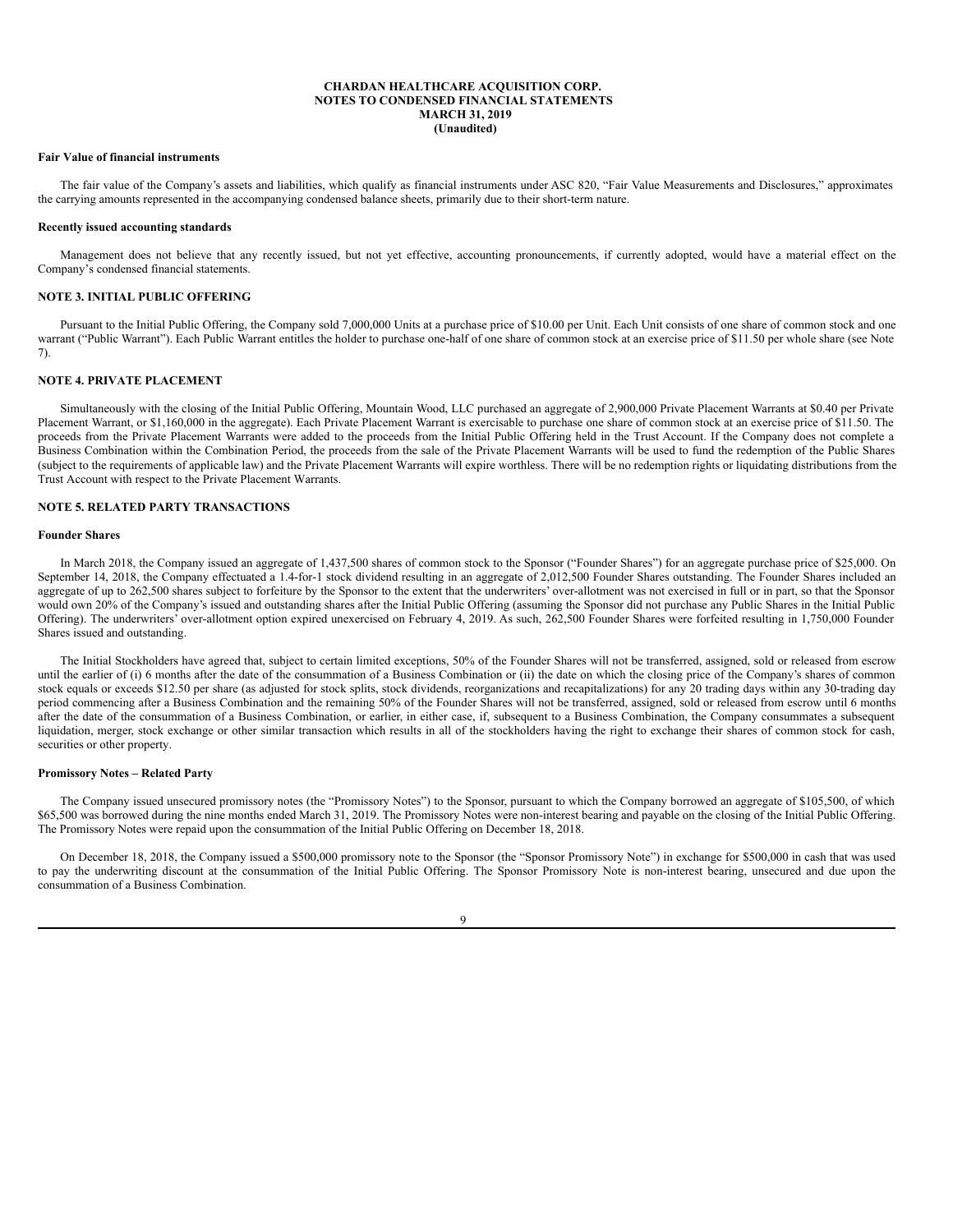#### **Related Party Loans**

In order to finance transaction costs in connection with a Business Combination, the Company's initial stockholders, officers and directors or their affiliates may, but are not obligated to, loan the Company funds from time to time or at any time, as may be required ("Working Capital Loans"). Each Working Capital Loan would be evidenced by a promissory note. The Working Capital Loans would either be paid upon consummation of a Business Combination, without interest, or, at the holder's discretion, up to \$500,000 of the Working Capital Loans may be converted into private warrants at a price of \$0.40 per private warrant. The private warrants would be identical to the Private Placement Warrants. In the event that a Business Combination does not close, the Company may use a portion of the proceeds held outside the Trust Account to repay the Working Capital Loans, but no proceeds held in the Trust Account would be used to repay the Working Capital Loans.

## **NOTE 6. COMMITMENTS AND CONTINGENCIES**

### **Registration Rights**

Pursuant to a registration rights agreement entered into on December 13, 2018, the holders of the Founder Shares, Private Placement Warrants (and their underlying securities) and any securities that may be issued upon conversion of the Working Capital Loans are entitled to registration rights. The holders of a majority of these securities are entitled to make up to two demands that the Company register such securities. The holders of the majority of the Founder Shares can elect to exercise these registration rights at any time commencing three months prior to the date on which these shares of common stock are to be released from escrow. The holders of a majority of the Private Placement Warrants (and their underlying securities) or securities issued in payment of Working Capital Loans made to the Company (in each case, including the underlying securities) can elect to exercise these registration rights at any time after the Company consummates a Business Combination. In addition, the holders will have certain "piggy-back" registration rights with respect to registration statements filed subsequent to the completion of a Business Combination. The Company will bear the expenses incurred in connection with the filing of any such registration statements.

## **NOTE 7. STOCKHOLDER'S EQUITY**

*Preferred Stock* — The Company is authorized to issue 1,000,000 shares of preferred stock with a par value of \$0.0001 per share with such designation, rights and preferences as may be determined from time to time by the Company's Board of Directors. At March 31, 2019 and June 30, 2018, there were no shares of preferred stock issued or outstanding.

*Common Stock* — The Company is authorized to issue 30,000,000 shares of common stock with a par value of \$0.0001 per share. Holders of the Company's common stock are entitled to one vote for each share. At March 31, 2019, there were 2,215,735 shares of common stock issued and outstanding (excluding 6,534,265 shares of common stock subject to possible redemption). At June 30, 2018, there were 2,012,500 shares of common stock issued an outstanding, which included 262,500 shares subject to forfeiture to the extent that the underwriters' over-allotment option was not exercised in full or in part.

*Warrants* — No fractional shares will be issued upon exercise of the Public Warrants. Therefore, Public Warrants must be exercised in multiples of two warrants. The Public Warrants will become exercisable on the consummation of a Business Combination; provided in that the Company has an effective and current registration statement covering the shares of common stock issuable upon the exercise of the Public Warrants and a current prospectus relating to such shares of common stock. The Company has agreed that as soon as practicable, the Company will use its best efforts to file with the SEC a registration statement for the registration, under the Securities Act, of the shares of common stock issuable upon exercise of the Public Warrants. The Company will use its best efforts to cause the same to become effective and to maintain the effectiveness of such registration statement, and a current prospectus relating thereto, until the expiration of the Public Warrants in accordance with the provisions of the warrant agreement. Notwithstanding the foregoing, if a registration statement covering the shares of common stock issuable upon exercise of the public warrants is not effective within 120 days from the closing of a Business Combination, warrant holders may, until such time as there is an effective registration statement and during any period when we shall have failed to maintain an effective registration statement, exercise warrants on a cashless basis pursuant to an available exemption from registration under the Securities Act. If an exemption from registration is not available, holders will not be able to exercise their warrants on a cashless basis. The Public Warrants will expire five years after the completion of a Business Combination or earlier upon redemption or liquidation.

The Company may redeem the Public Warrants:

- in whole and not in part;
- at a price of \$0.01 per warrant;
- at any time during the exercise period;
- upon a minimum of 30 days' prior written notice of redemption;
- if, and only if, the last sale price of the Company's common stock equals or exceeds \$16.00 per share for any 20 trading days within a 30-trading day period ending on the third business day prior to the date on which the Company sends the notice of redemption to the warrant holders; and
- if, and only if, there is a current registration statement in effect with respect to the shares of common stock underlying such warrants at the time of redemption and for the entire 30-day trading period referred to above and continuing each day thereafter until the date of redemption.

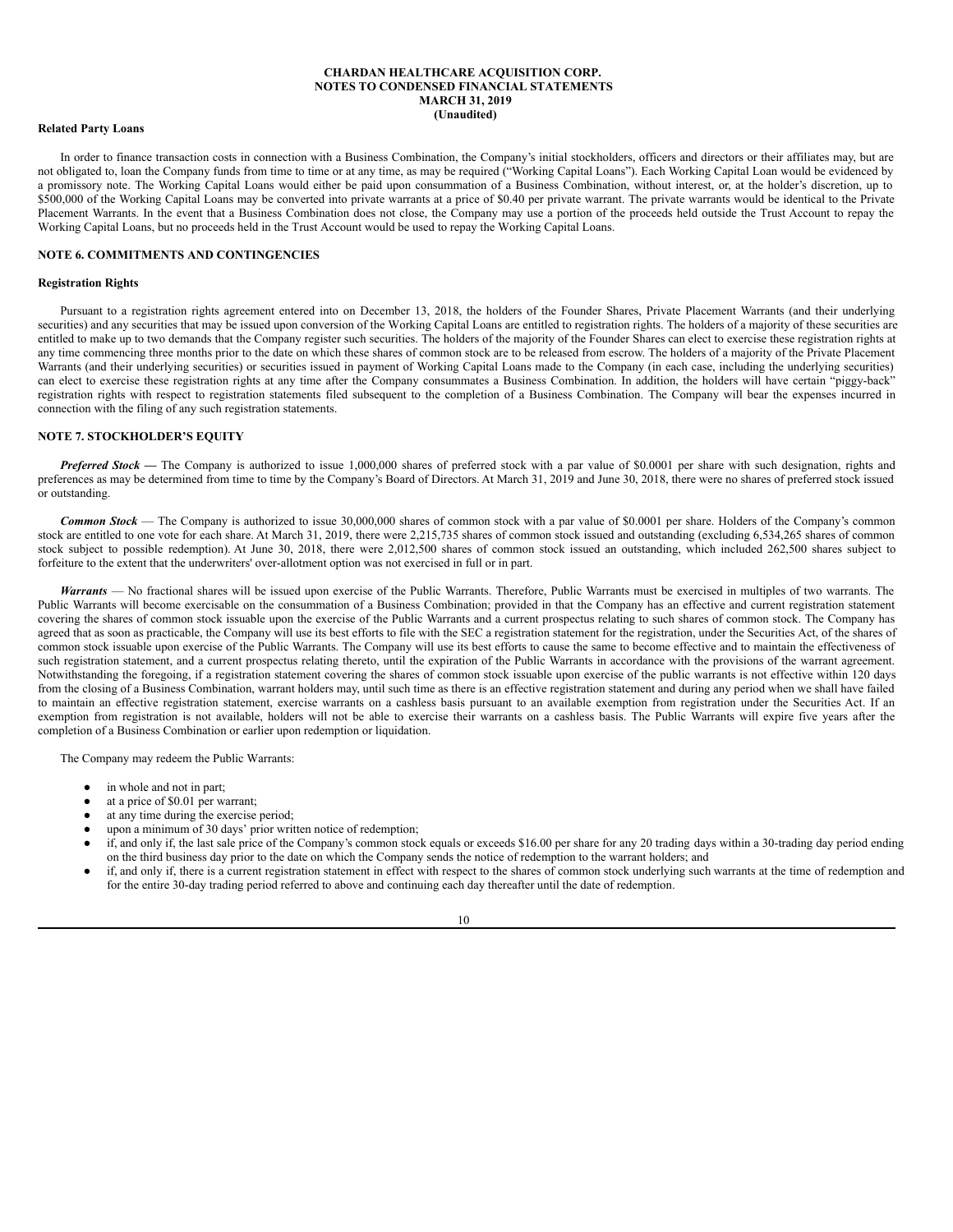If the Company calls the Public Warrants for redemption, management will have the option to require all holders that wish to exercise the Public Warrants to do so on a "cashless basis," as described in the warrant agreement. The exercise price and number of shares of common stock issuable upon exercise of the warrants may be adjusted in certain circumstances including in the event of a stock dividend, or recapitalization, reorganization, merger or consolidation. However, the warrants will not be adjusted for issuance of common stock at a price below its exercise price. Additionally, in no event will the Company be required to net cash settle the warrants. If the Company is unable to complete a Business Combination within the Combination Period and the Company liquidates the funds held in the Trust Account, holders of warrants will not receive any of such funds with respect to their warrants, nor will they receive any distribution from the Company's assets held outside of the Trust Account with the respect to such warrants. Accordingly, the warrants may expire worthless.

The Private Placement Warrants are identical to the Public Warrants underlying the Units sold in the Initial Public Offering except that the Private Placement Warrants are exercisable for cash (even if a registration statement covering the shares of common stock issuable upon exercise of such warrants is not effective) or on a cashless basis, at the holder's option, and will not be non-redeemable by the Company, in each case, so long as they are held by the initial purchasers or their permitted transferees. If the Private Placement Warrants are held by someone other than the initial purchasers or their permitted transferees, the Private Placement Warrants will be redeemable by the Company and exercisable by such holders on the same basis as the Public Warrants.

## **NOTE 8. FAIR VALUE MEASUREMENTS**

The Company follows the guidance in ASC 820 for its financial assets and liabilities that are re-measured and reported at fair value at each reporting period, and nonfinancial assets and liabilities that are re-measured and reported at fair value at least annually.

The fair value of the Company's financial assets and liabilities reflects management's estimate of amounts that the Company would have received in connection with the sale of the assets or paid in connection with the transfer of the liabilities in an orderly transaction between market participants at the measurement date. In connection with measuring the fair value of its assets and liabilities, the Company seeks to maximize the use of observable inputs (market data obtained from independent sources) and to minimize the use of unobservable inputs (internal assumptions about how market participants would price assets and liabilities). The following fair value hierarchy is used to classify assets and liabilities based on the observable inputs and unobservable inputs used in order to value the assets and liabilities:

- Level 1: Quoted prices in active markets for identical assets or liabilities. An active market for an asset or liability is a market in which transactions for the asset or liability occur with sufficient frequency and volume to provide pricing information on an ongoing basis.
- Level 2: Observable inputs other than Level 1 inputs. Examples of Level 2 inputs include quoted prices in active markets for similar assets or liabilities and quoted prices for identical assets or liabilities in markets that are not active.
- Level 3: Unobservable inputs based on our assessment of the assumptions that market participants would use in pricing the asset or liability.

The following table presents information about the Company's assets that are measured at fair value on a recurring basis at March 31, 2019, and indicates the fair value hierarchy of the valuation inputs the Company utilized to determine such fair value:

| <b>Description</b>                          | Level | <b>March 31, 2019</b> |
|---------------------------------------------|-------|-----------------------|
| Assets:                                     |       |                       |
| Marketable securities held in Trust Account |       | 70,475,128            |

### **NOTE 9. SUBSEQUENT EVENTS**

The Company evaluated subsequent events and transactions that occurred after the balance sheet date up to the date that the condensed financial statements were issued. Based upon this review, the Company did not identify any subsequent events that would have required adjustment or disclosure in the condensed financial statements.

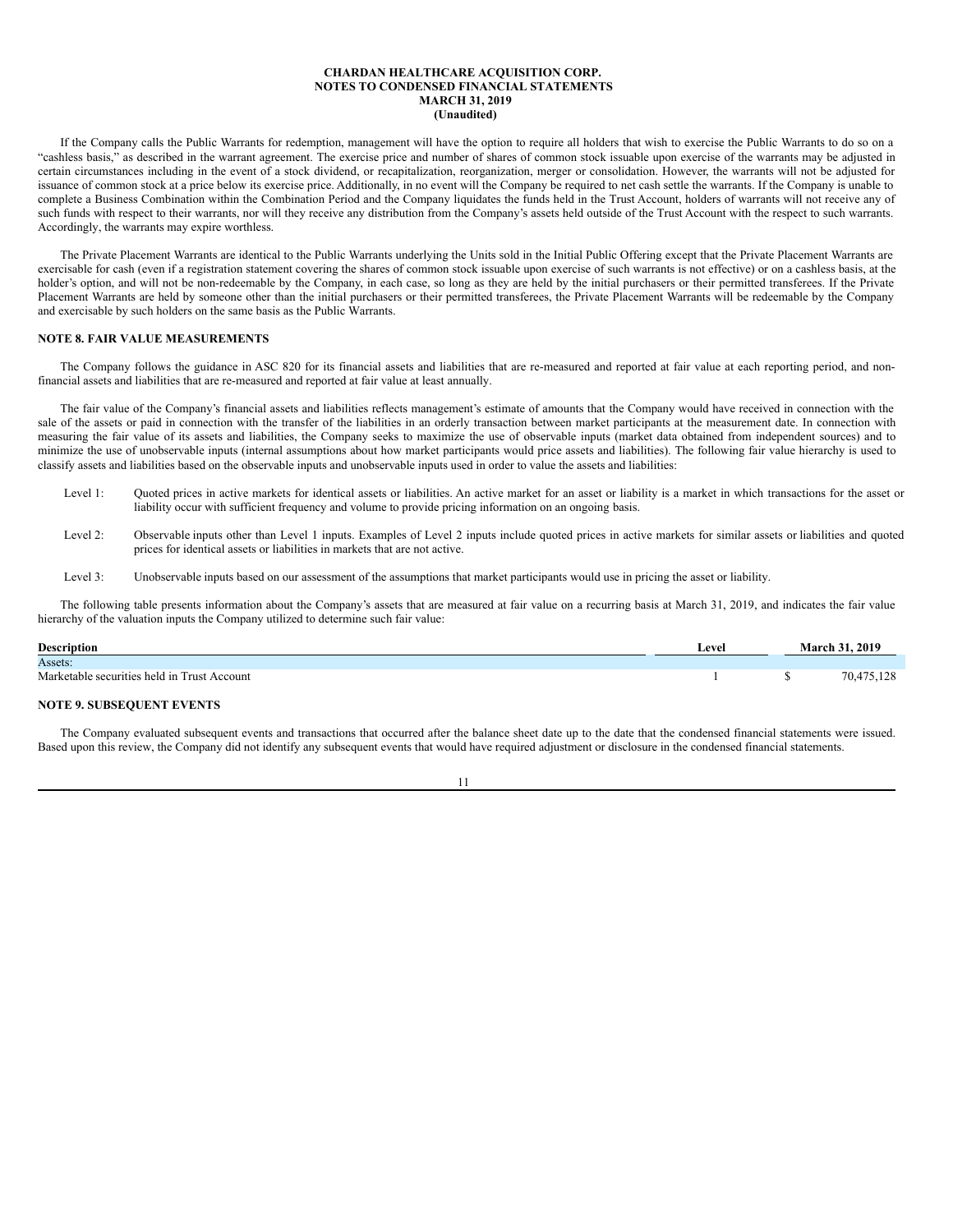### <span id="page-13-0"></span>**Item 2. Management's Discussion and Analysis of Financial Condition and Results of Operations**

References in this report (the "Quarterly Report") to "we," "us" or the "Company" refer to Chardan Healthcare Acquisition Corp. References to our "management" or our "management team" refer to our officers and directors, and references to the "Sponsor" refer to Chardan Investments, LLC. The following discussion and analysis of the Company's financial condition and results of operations should be read in conjunction with the financial statements and the notes thereto contained elsewhere in this Quarterly Report. Certain information contained in the discussion and analysis set forth below includes forward-looking statements that involve risks and uncertainties.

#### **Special Note Regarding Forward-Looking Statements**

This Quarterly Report includes "forward-looking statements" within the meaning of Section 27A of the Securities Act and Section 21E of the Exchange Act that are not historical facts, and involve risks and uncertainties that could cause actual results to differ materially from those expected and projected. All statements, other than statements of historical fact included in this Quarterly Report including, without limitation, statements in this "Management's Discussion and Analysis of Financial Condition and Results of Operations" regarding the Company's financial position, business strategy and the plans and objectives of management for future operations, are forward-looking statements. Words such as "expect," "believe," "anticipate," "intend," "estimate," "seek" and variations and similar words and expressions are intended to identify such forward-looking statements. Such forward-looking statements relate to future events or future performance, but reflect management's current beliefs, based on information currently available. A number of factors could cause actual events, performance or results to differ materially from the events, performance and results discussed in the forward-looking statements. For information identifying important factors that could cause actual results to differ materially from those anticipated in the forward-looking statements, please refer to the Risk Factors section of the Company's final prospectus for its Initial Public Offering filed with the SEC. The Company's securities filings can be accessed on the EDGAR section of the SEC's website at www.sec.gov. Except as expressly required by applicable securities law, the Company disclaims any intention or obligation to update or revise any forward-looking statements whether as a result of new information, future events or otherwise.

#### **Overview**

We are a blank check company formed under the laws of the State of Delaware on November 1, 2017 for the purpose of effecting a merger, share exchange, asset acquisition, stock purchase, recapitalization, reorganization or similar business combination with one or more businesses. We intend to effectuate our Business Combination using cash from the proceeds of Initial Public Offering and the sale of the Private Placement Warrants, our securities, debt or a combination of cash, securities and debt. Our efforts to identify a prospective target business will not be limited to a particular geographic region or industry, although we intend to focus on North America in the healthcare industry.

Our acquisition strategy is to identify, acquire and build a public company. Our selection process will leverage our team's network of industry, venture capital, hedge fund, private equity and lending community relationships as well as relationships with management teams of public and private companies, investment bankers, attorneys and accountants, which we believe should provide us with a number of business combination opportunities. We intend to deploy a proactive, thematic sourcing strategy and to focus on companies where we believe the combination of the relationships, capital, capital markets expertise and operating experience of our team, can help accelerate the target business' growth and performance. We will initially focus on emerging growth healthcare companies in healthcare niches including, but not limited to, biotechnology, medical technology and digital health.

### **Results of Operations**

We have neither engaged in any operations nor generated any revenues to date. Our only activities from inception to March 31, 2019 were organizational activities and those necessary to prepare for the Initial Public Offering, described below, and, after our Initial Public Offering, identifying a target company for a Business Combination. We do not expect to generate any operating revenues until after the completion of our Business Combination. We generate non-operating income in the form of interest income on marketable securities held in the Trust Account. We are incurring expenses as a result of being a public company (for legal, financial reporting, accounting and auditing compliance), as well as for due diligence expenses.

For the three and nine months ended March 31, 2019, we had net income of \$280,608 and \$290,416, respectively, which consists of interest income on marketable securities held in the Trust Account of \$416,594 and \$472,140, respectively, unrealized gain on marketable securities held in our Trust Account of \$24,075 and \$2,988, respectively, and interest income from mutual funds of \$2,301 and \$2,301, respectively, offset by operating costs of \$93,106 and \$109,545, respectively, and a provision for income taxes of \$69,256 and \$77,468, respectively.

For the three months ended March 31, 2018 and for the period from November 1, 2017 (inception) through March 31, 2018, we had net loss of \$1,000, which consists of operating costs of \$1,000.

#### **Liquidity and Capital Resources**

On December 18, 2018, we consummated the Initial Public Offering of 7,000,000 Units, at \$10.00 per Unit, generating gross proceeds of \$70,000,000. Simultaneously with the closing of the Initial Public Offering, we consummated the sale of 2,900,000 Private Placement Warrants, at \$0.40 per Private Placement Warrant, to Mountain Wood, LLC, an affiliate of Chardan Investments, LLC (the "Sponsor"), generating gross proceeds of \$1,160,000.

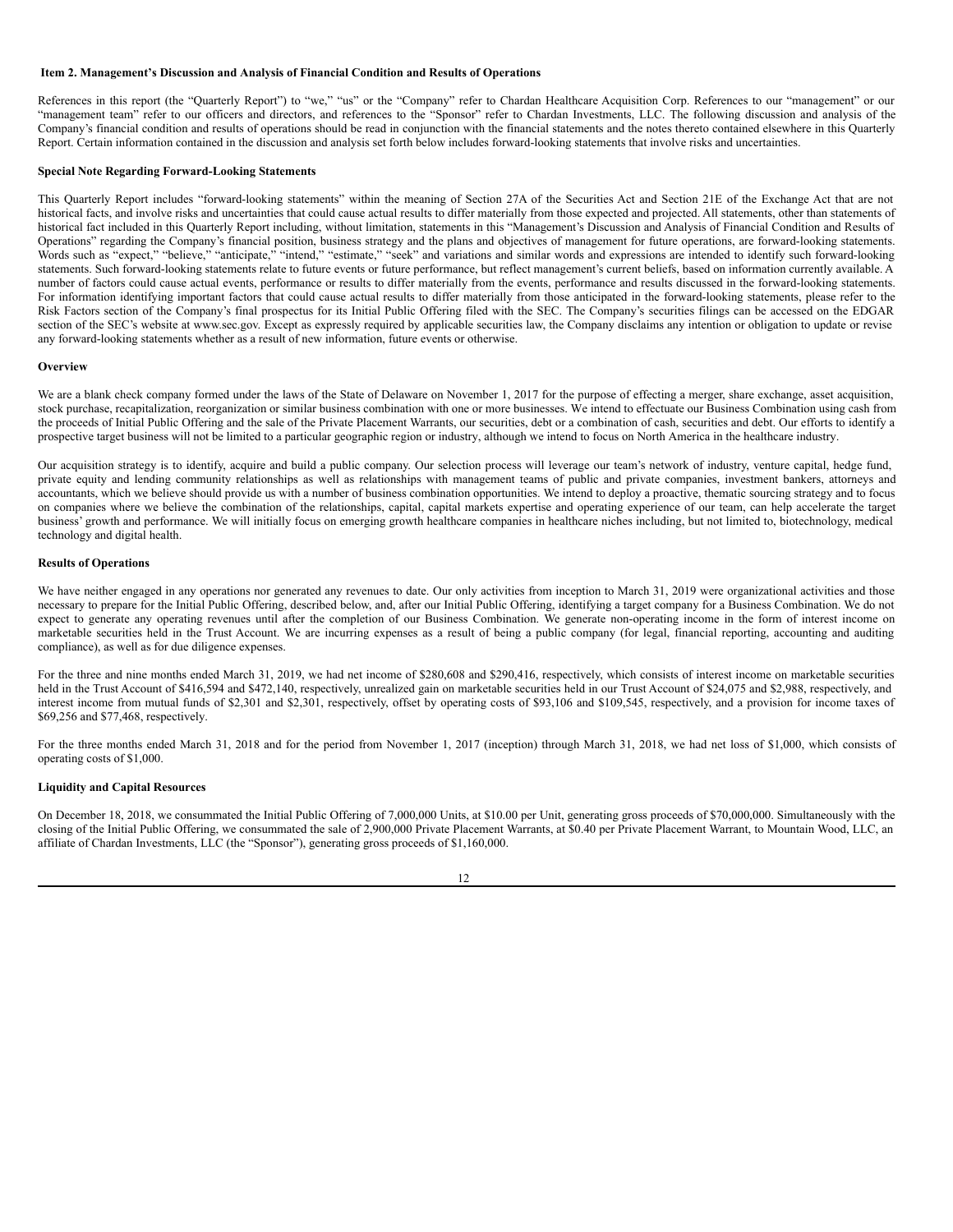As of March 31, 2019, we had marketable securities held in the Trust Account of \$70,475,128 (including approximately \$475,000 of interest income and unrealized gains) consisting of U.S. Treasury Bills with a maturity of 180 days or less. Interest income on the balance in the Trust Account may be used by us to pay taxes. Through March 31, 2019, we did not withdraw any interest earned on the Trust Account.

For the nine months ended March 31, 2019, cash and cash equivalents used in operating activities was \$102,063. Net income of \$290,416 was attributable to interest earned on marketable securities held in the Trust Account of \$472,140, an unrealized gain on marketable securities held in our Trust Account of \$2,988 and changes in operating assets and liabilities, which provided \$82,022 of cash and cash equivalents offset by a deferred tax provision of \$627.

We intend to use substantially all of the funds held in the Trust Account, including any amounts representing interest earned on the Trust Account (which interest shall be net of amounts withdrawn to pay our taxes) to complete a Business Combination. To the extent that our capital stock or debt is used, in whole or in part, as consideration to complete a Business Combination, the remaining proceeds held in the Trust Account will be used as working capital to finance the operations of the target business.

As of March 31, 2019, we had cash and cash equivalents of \$820,438 held outside the Trust Account. We intend to use the funds held outside the Trust Account primarily to identify and evaluate prospective acquisition candidates, perform business due diligence on prospective target businesses, travel to and from the offices, plants or similar locations of prospective target businesses, review corporate documents and material agreements of prospective target businesses, select the target business to acquire and structure, negotiate and complete a Business Combination.

In order to fund working capital deficiencies or finance transaction costs in connection with a Business Combination, our initial stockholders, officers and directors or their affiliates may, but are not obligated to, loan us funds from time to time or at any time, as may be required. If we complete a Business Combination, we would repay such loaned amounts out of the proceeds of the Trust Account released to us. In the event that a Business Combination does not close, we may use a portion of the working capital held outside the Trust Account to repay such loaned amounts, but no proceeds from our Trust Account would be used to repay such loaned amounts. Up to \$500,000 of such loans may be convertible into private warrants at a price of \$0.40 per private warrant at the option of the lender. The private warrants would be identical to the Private Placement Warrants.

We do not believe we will need to raise additional funds in order to meet the expenditures required for operating our business. However, if our estimate of the costs of identifying a target business, undertaking in-depth due diligence and negotiating a Business Combination are less than the actual amounts necessary to do so, we may have insufficient funds available to operate our business prior to our Business Combination. Moreover, we may need to obtain additional financing either to complete our Business Combination or because we become obligated to redeem a significant number of our public shares upon completion of our Business Combination, in which case we may issue additional securities or incur debt in connection with such Business Combination. Subject to compliance with applicable securities laws, we would only complete such financing simultaneously with the completion of our Business Combination. If we are unable to complete our Business Combination because we do not have sufficient funds available to us, we will be forced to cease operations and liquidate the Trust Account. In addition, following our Business Combination, if cash on hand is insufficient, we may need to obtain additional financing in order to meet our obligations.

#### **Off-Balance Sheet Arrangements**

We have no obligations, assets or liabilities, which would be considered off-balance sheet arrangements as of March 31, 2019. We do not participate in transactions that create relationships with unconsolidated entities or financial partnerships, often referred to as variable interest entities, which would have been established for the purpose of facilitating off-balance sheet arrangements. We have not entered into any off-balance sheet financing arrangements, established any special purpose entities, guaranteed any debt or commitments of other entities, or purchased any non-financial assets.

## **Contractual obligations**

We do not have any long-term debt, capital lease obligations, operating lease obligations or long-term liabilities.

### **Critical Accounting Policies**

The preparation of financial statements and related disclosures in conformity with accounting principles generally accepted in the United States of America requires management to make estimates and assumptions that affect the reported amounts of assets and liabilities, disclosure of contingent assets and liabilities at the date of the financial statements, and income and expenses during the periods reported. Actual results could materially differ from those estimates. We have identified the following critical accounting policies:

#### *Common stock subject to possible redemption*

We account for our common stock subject to possible redemption in accordance with the guidance in Accounting Standards Codification ("ASC") Topic 480 "Distinguishing Liabilities from Equity." Common stock subject to mandatory redemption is classified as a liability instrument and is measured at fair value. Conditionally redeemable common stock (including common stock that features redemption rights that are either within the control of the holder or subject to redemption upon the occurrence of uncertain events not solely within our control) is classified as temporary equity. At all other times, common stock is classified as stockholders' equity. Our common stock features certain redemption rights that are considered to be outside of our control and subject to occurrence of uncertain future events. Accordingly, common stock subject to possible redemption is presented at redemption value as temporary equity, outside of the stockholders' equity section of our condensed balance sheets.

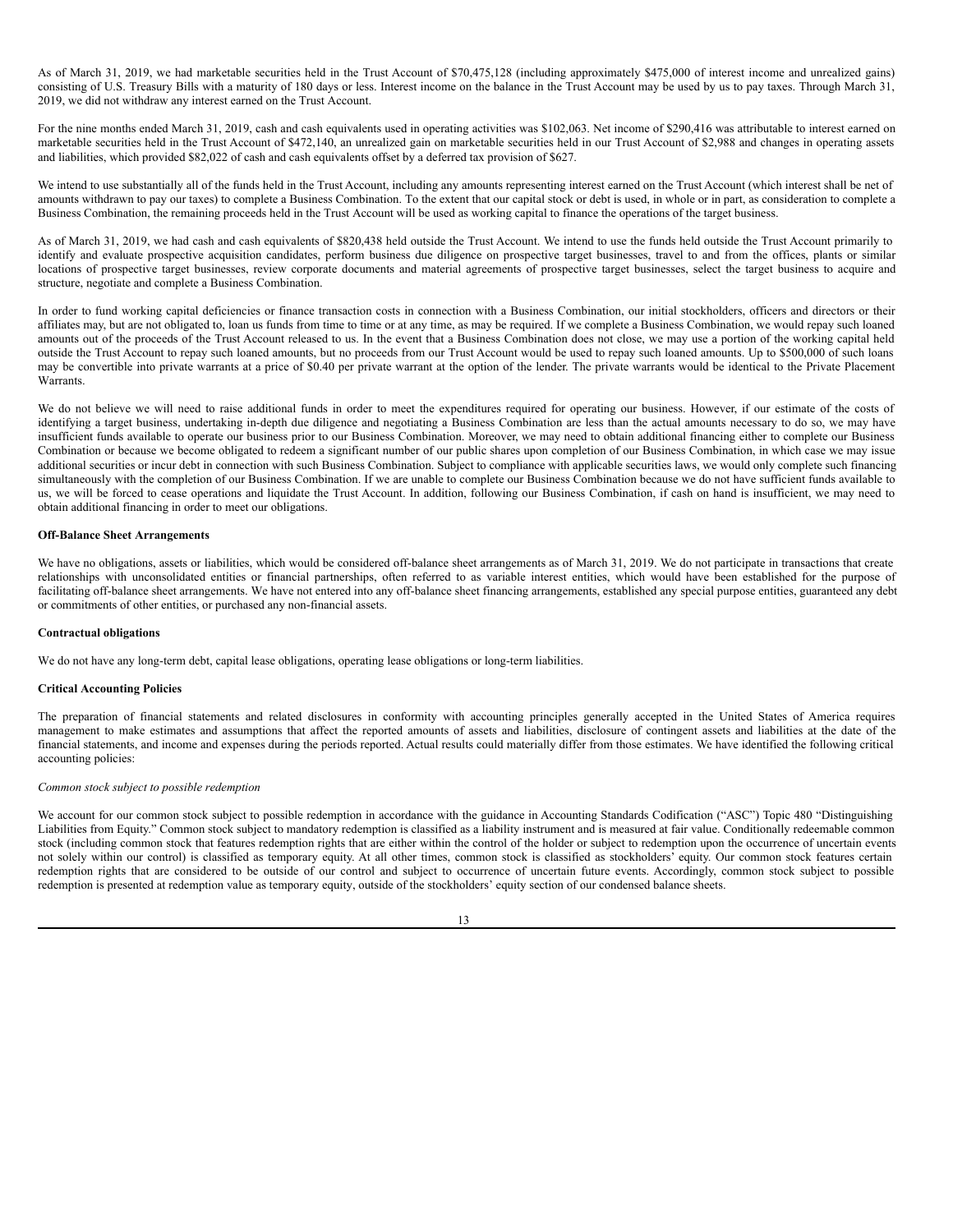#### *Net loss per common share*

We apply the two-class method in calculating earnings per share. Shares of common stock subject to possible redemption which are not currently redeemable and are not redeemable at fair value, have been excluded from the calculation of basic net loss per share since such shares, if redeemed, only participate in their pro rata share of the Trust Account earnings. Our net income is adjusted for the portion of income that is attributable to common stock subject to possible redemption, as these shares only participate in the earnings of the Trust Account and not our income or losses.

#### *Recent accounting standards*

Management does not believe that any recently issued, but not yet effective, accounting pronouncements, if currently adopted, would have a material effect on our condensed financial statements.

## <span id="page-15-0"></span>**Item 3. Quantitative and Qualitative Disclosures About Market Risk**

Following the consummation of our Initial Public Offering, we invested the funds held in the Trust Account in money market funds meeting certain conditions under Rule 2a-7 under the Investment Company Act, which invest solely in United States Treasuries. Due to the short-term nature of the money market fund's investments, we do not believe that there will be an associated material exposure to interest rate risk.

## <span id="page-15-1"></span>**Item 4. Controls and Procedures**

## *Evaluation of Disclosure Controls and Procedures*

Under the supervision and with the participation of our management, including our principal executive officer and principal financial and accounting officer, we conducted an evaluation of the effectiveness of our disclosure controls and procedures as of the end of the fiscal quarter ended March 31, 2019, as such term is defined in Rules 13a-15(e) and 15d-15(e) under the Exchange Act. Based on this evaluation, our principal executive officer and principal financial and accounting officer have concluded that during the period covered by this report, our disclosure controls and procedures were effective.

Disclosure controls and procedures are designed to ensure that information required to be disclosed by us in our Exchange Act reports is recorded, processed, summarized, and reported within the time periods specified in the SEC's rules and forms, and that such information is accumulated and communicated to our management, including our principal executive officer and principal financial officer or persons performing similar functions, as appropriate to allow timely decisions regarding required disclosure.

### *Changes in Internal Control Over Financial Reporting*

During the fiscal quarter covered by this Current Report on Form 10-Q, there has been no change in our internal control over financial reporting that has materially affected, or is reasonably likely to materially affect, our internal control over financial reporting.

## <span id="page-15-2"></span>**PART II - OTHER INFORMATION**

## <span id="page-15-3"></span>**Item 1. Legal Proceedings.**

None.

### <span id="page-15-4"></span>**Item 1A. Risk Factors.**

Factors that could cause our actual results to differ materially from those in this Quarterly Report are any of the risks described in our final prospectus for our Initial Public Offering filed with the SEC on December 14, 2018. Any of these factors could result in a significant or material adverse effect on our results of operations or financial condition. Additional risk factors not presently known to us or that we currently deem immaterial may also impair our business or results of operations. As of the date of this Quarterly Report, there have been no material changes to the risk factors disclosed in our final prospectus dated December 14, 2018 filed with the SEC.

### <span id="page-15-5"></span>**Item 2. Unregistered Sales of Equity Securities and Use of Proceeds.**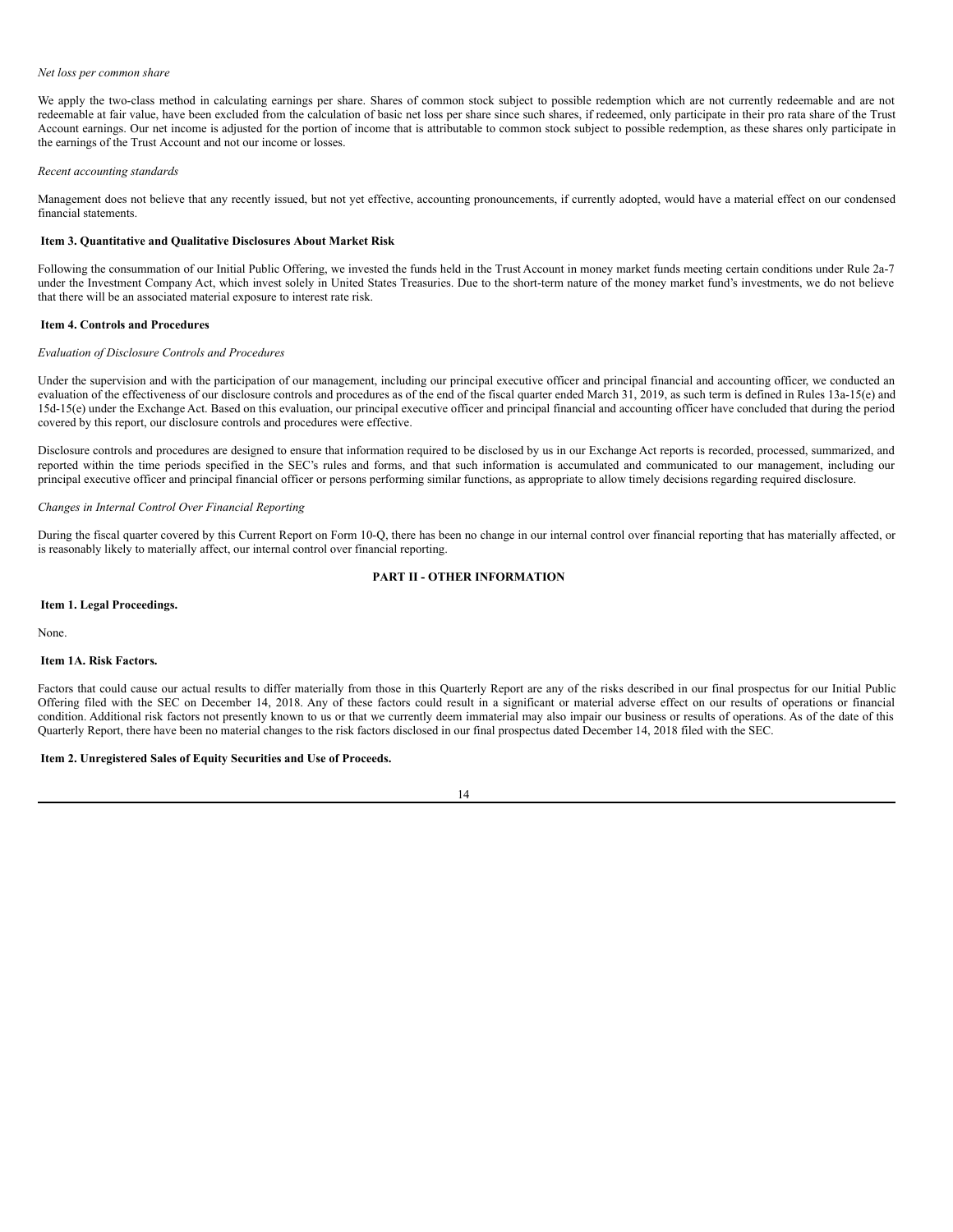On December 18, 2018, we consummated the Initial Public Offering of 7,000,000 Units. The Units sold in the Initial Public Offering were sold at an offering price of \$10.00 per Unit, generating total gross proceeds of \$70,000,000. Chardan Capital Markets LLC. acted as sole book-running manager of the Initial Public Offering. The securities in the offering were registered under the Securities Act on a registration statement on Form S-1 (No. 333-228533). The SEC declared the registration statement effective on December 13, 2018. We granted the underwriters a 45-day option to purchase up to 1,050,000 additional Units to cover over-allotments at the Initial Public Offering price, less the underwriting discounts and commissions. The over-allotment option expired unexercised on February 4, 2019.

Simultaneous with the consummation of the Initial Public Offering, we consummated the private placement of an aggregate of 2,900,000 warrants, each exercisable to purchase one share of the Company's common stock for \$11.50 per share ("Private Placement Warrants"), to Mountain Wood, LLC, an affiliate of the Sponsor at a price of \$0.40 per Private Placement Warrant, generating total proceeds of \$1,160,000. The issuance was made pursuant to the exemption from registration contained in Section 4(a)(2) of the Securities Act.

The Private Placement Warrants are identical to the warrants underlying the Units sold in the Initial Public Offering, except that the Private Placement Warrants are not transferable, assignable or salable until after the completion of a Business Combination, subject to certain limited exceptions. Additionally, the Private Warrants are exercisable on a cashless basis and are non-redeemable so long as they are held by the initial purchasers or their permitted transferees.

Of the gross proceeds received from the Initial Public Offering and the Private Placement Warrants, \$70,000,000 was placed in a Trust Account. We paid a total of \$500,000 in underwriting discounts and commissions and \$283,566 for other costs and expenses related to the Initial Public Offering.

For a description of the use of the proceeds generated in our Initial Public Offering, see Part I, Item 2 of this Form 10-Q.

### <span id="page-16-0"></span>**Item 3. Defaults Upon Senior Securities.**

None

### <span id="page-16-1"></span>**Item 4. Mine Safety Disclosures.**

Not Applicable.

### <span id="page-16-2"></span>**Item 5. Other Information.**

None.

## <span id="page-16-3"></span>**Item 6. Exhibits**

The following exhibits are filed as part of, or incorporated by reference into, this Quarterly Report on Form 10-Q.

| No.          | <b>Description of Exhibit</b>                                                                                                                              |
|--------------|------------------------------------------------------------------------------------------------------------------------------------------------------------|
| 31.1         | Certification of Principal Executive Officer Pursuant to Securities Exchange Act Rules 13a-14(a), as adopted Pursuant to Section 302 of the Sarbanes-Oxley |
|              | Act of 2002                                                                                                                                                |
| 31.2         | Certification of Principal Financial Officer Pursuant to Securities Exchange Act Rules 13a-14(a), as adopted Pursuant to Section 302 of the Sarbanes-Oxley |
|              | Act of 2002                                                                                                                                                |
| <u>32.1</u>  | Certification of Principal Executive Officer Pursuant to 18 U.S.C. Section 1350, as adopted Pursuant to Section 906 of the Sarbanes-Oxley Act of 2002      |
| 32.2         | Certification of Principal Financial Officer Pursuant to 18 U.S.C. Section 1350, as adopted Pursuant to Section 906 of the Sarbanes-Oxley Act of 2002      |
| $101$ . INS* | <b>XBRL</b> Instance Document                                                                                                                              |
| $101.CAL*$   | XBRL Taxonomy Extension Calculation Linkbase Document                                                                                                      |
| $101.SCH*$   | XBRL Taxonomy Extension Schema Document                                                                                                                    |
| $101.DEF*$   | XBRL Taxonomy Extension Definition Linkbase Document                                                                                                       |
| $101.LAB*$   | XBRL Taxonomy Extension Labels Linkbase Document                                                                                                           |
| 101.PRE*     | XBRL Taxonomy Extension Presentation Linkbase Document                                                                                                     |

\* Filed herewith.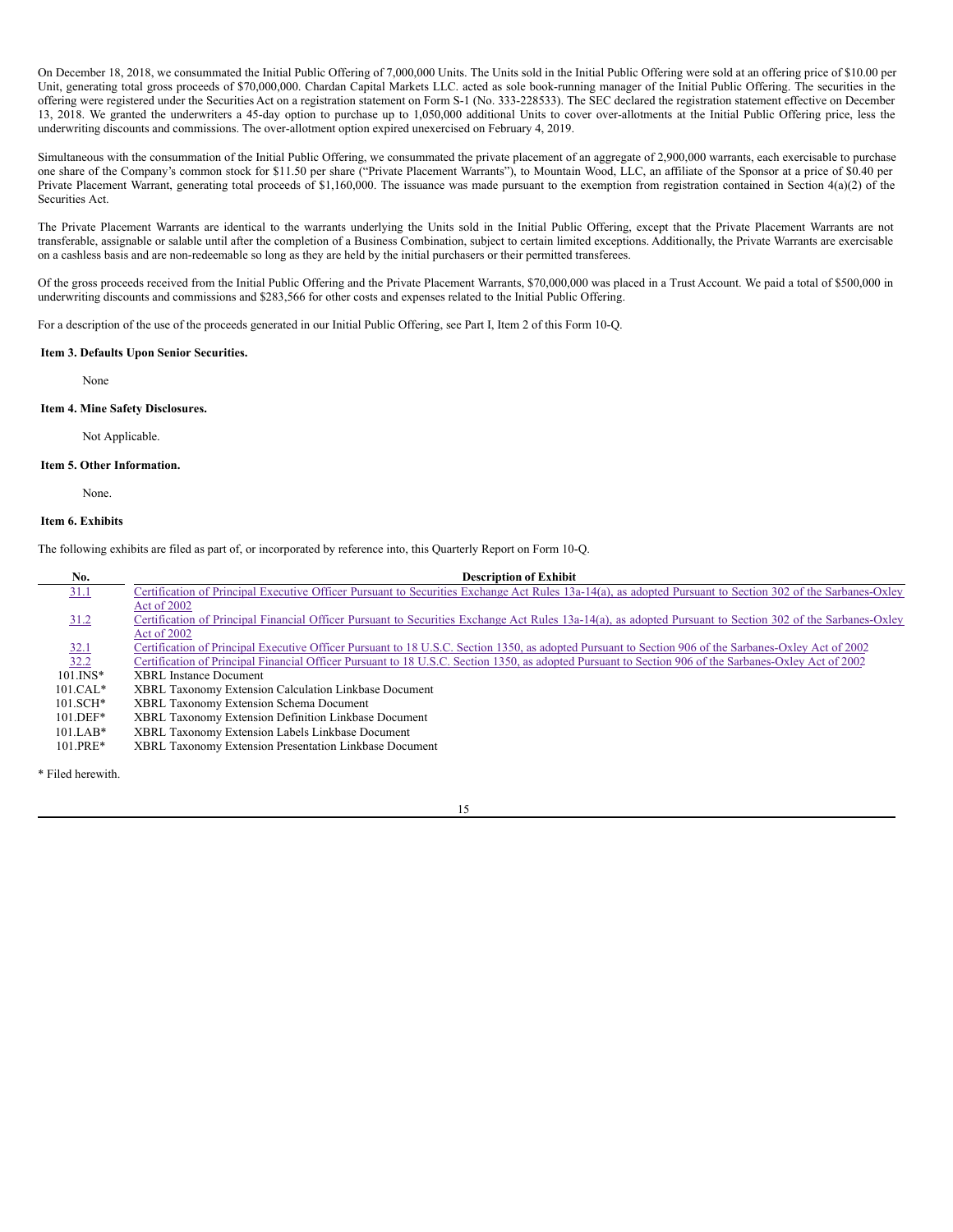# <span id="page-17-0"></span>**SIGNATURES**

Pursuant to the requirements of Securities Exchange Act of 1934, the registrant has duly caused this report to be signed on its behalf by the undersigned, thereunto duly authorized.

**CHARDAN HEALTHCARE ACQUISITION CORP.**

| Date: May 10, 2019 | /s/ Jonas Grossman<br>Bv:                           |
|--------------------|-----------------------------------------------------|
|                    | Name: Jonas Grossman                                |
|                    | Title: President and Chief Executive Officer        |
|                    | (Principal Executive Officer)                       |
| Date: May 10, 2019 | /s/ George Kaufman<br>Bv:                           |
|                    | Name: George Kaufman                                |
|                    | Title: Chief Financial Officer and Head of Strategy |
|                    | (Principal Financial and Accounting Officer)        |
|                    |                                                     |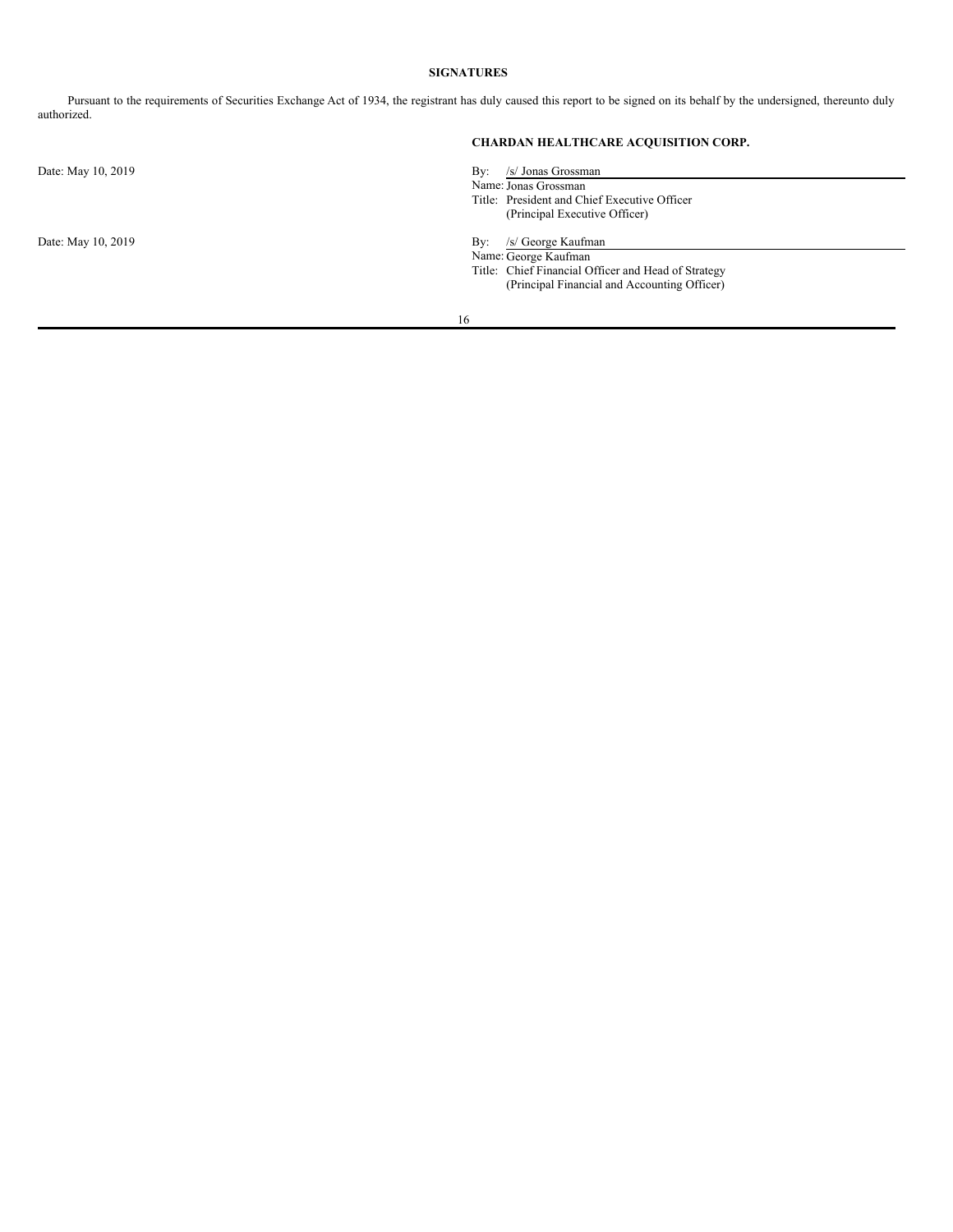### **CERTIFICATION OF CHIEF EXECUTIVE OFFICER PURSUANT TO RULE 13A-14(A) UNDER THE SECURITIES EXCHANGE ACT OF 1934, AS ADOPTED PURSUANT TO SECTION 302 OF THE SARBANES-OXLEY ACT OF 2002**

<span id="page-18-0"></span>I, Jonas Grossman, certify that:

- 1. I have reviewed this quarterly report on Form 10-Q of Chardan Healthcare Acquisition Corp.;
- 2. Based on my knowledge, this report does not contain any untrue statement of a material fact or omit to state a material fact necessary to make the statements made, in light of the circumstances under which such statements were made, not misleading with respect to the period covered by this report;
- 3. Based on my knowledge, the financial statements, and other financial information included in this report, fairly present in all material respects the financial condition, results of operations and cash flows of the registrant as of, and for, the periods presented in this report;
- 4. The registrant's other certifying officer(s) and I are responsible for establishing and maintaining disclosure controls and procedures (as defined in Exchange Act Rules 13a-15(e) and 15d-15(e)) for the registrant and internal control over financial reporting (as defined in Exchange Act Rules 13a-15(f) and 15d-15(f)) for the registrant and have:
	- a) Designed such disclosure controls and procedures, or caused such disclosure controls and procedures to be designed under my supervision, to ensure that material information relating to the registrant, is made known to us by others within those entities, particularly during the period in which this report is being prepared; and
	- b) (Paragraph omitted pursuant to SEC Release Nos. 33-8238/34-47986 and 33-8392/34-49313);
	- c) Evaluated the effectiveness of the registrant's disclosure controls and procedures and presented in this report my conclusions about the effectiveness of the disclosure controls and procedures, as of the end of the period covered by this report based on such evaluation; and
	- d) Disclosed in this report any change in the registrant's internal control over financial reporting that occurred during the registrant's most recent fiscal quarter (the registrant's fourth fiscal quarter in the case of an annual report) that has materially affected, or is reasonably likely to materially affect, the registrant's internal control over financial reporting; and
- 5. The registrant's other certifying officer(s) and I have disclosed, based on our most recent evaluation of internal control over financial reporting, to the registrant's auditors and the audit committee of the registrant's board of directors (or persons performing the equivalent functions):
	- a) All significant deficiencies and material weaknesses in the design or operation of internal control over financial reporting which are reasonably likely to adversely affect the registrant's ability to record, process, summarize and report financial information; and
	- b) Any fraud, whether or not material, that involves management or other employees who have a significant role in the registrant's internal control over financial reporting.

Date: May 10, 2019

/s/ Jonas Grossman Jonas Grossman President and Chief Executive Officer (Principal Executive Officer)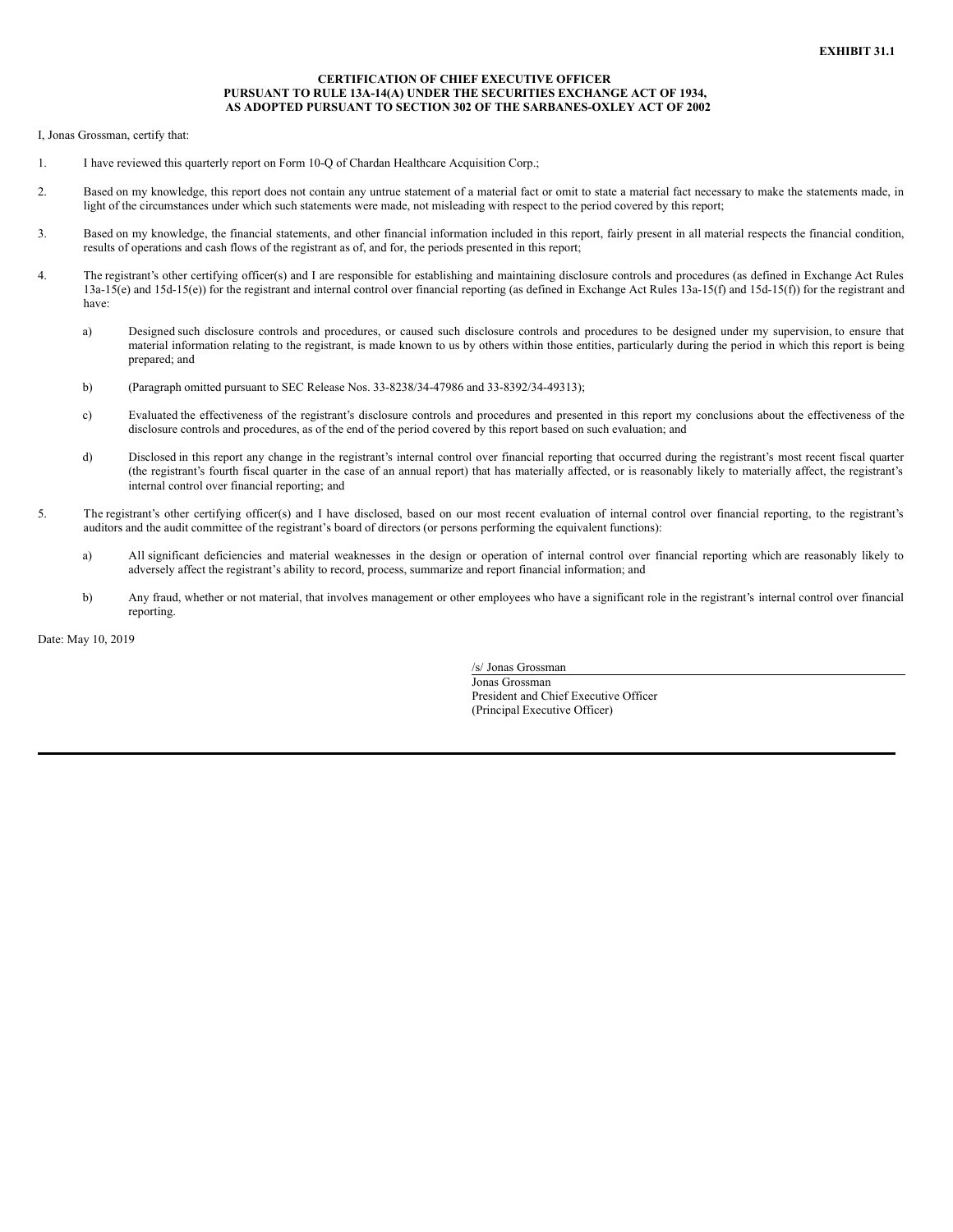### **CERTIFICATION OF CHIEF FINANCIAL OFFICER PURSUANT TO RULE 13A-14(A) UNDER THE SECURITIES EXCHANGE ACT OF 1934, AS ADOPTED PURSUANT TO SECTION 302 OF THE SARBANES-OXLEY ACT OF 2002**

<span id="page-19-0"></span>I, George Kaufman, certify that:

- 1. I have reviewed this quarterly report on Form 10-Q of Chardan Healthcare Acquisition Corp.;
- 2. Based on my knowledge, this report does not contain any untrue statement of a material fact or omit to state a material fact necessary to make the statements made, in light of the circumstances under which such statements were made, not misleading with respect to the period covered by this report;
- 3. Based on my knowledge, the financial statements, and other financial information included in this report, fairly present in all material respects the financial condition, results of operations and cash flows of the registrant as of, and for, the periods presented in this report;
- 4. The registrant's other certifying officer(s) and I are responsible for establishing and maintaining disclosure controls and procedures (as defined in Exchange Act Rules 13a-15(e) and 15d-15(e)) for the registrant and internal control over financial reporting (as defined in Exchange Act Rules 13a-15(f) and 15d-15(f)) for the registrant and have:
	- a) Designed such disclosure controls and procedures, or caused such disclosure controls and procedures to be designed under my supervision, to ensure that material information relating to the registrant, is made known to us by others within those entities, particularly during the period in which this report is being prepared; and
	- b) (Paragraph omitted pursuant to SEC Release Nos. 33-8238/34-47986 and 33-8392/34-49313);
	- c) Evaluated the effectiveness of the registrant's disclosure controls and procedures and presented in this report my conclusions about the effectiveness of the disclosure controls and procedures, as of the end of the period covered by this report based on such evaluation; and
	- d) Disclosed in this report any change in the registrant's internal control over financial reporting that occurred during the registrant's most recent fiscal quarter (the registrant's fourth fiscal quarter in the case of an annual report) that has materially affected, or is reasonably likely to materially affect, the registrant's internal control over financial reporting; and
- 5. The registrant's other certifying officer(s) and I have disclosed, based on our most recent evaluation of internal control over financial reporting, to the registrant's auditors and the audit committee of the registrant's board of directors (or persons performing the equivalent functions):
	- a) All significant deficiencies and material weaknesses in the design or operation of internal control over financial reporting which are reasonably likely to adversely affect the registrant's ability to record, process, summarize and report financial information; and
	- b) Any fraud, whether or not material, that involves management or other employees who have a significant role in the registrant's internal control over financial reporting.

Date: May 10, 2019

/s/ George Kaufman George Kaufman Chief Financial Officer and Head of Strategy (Principal Financial and Accounting Officer)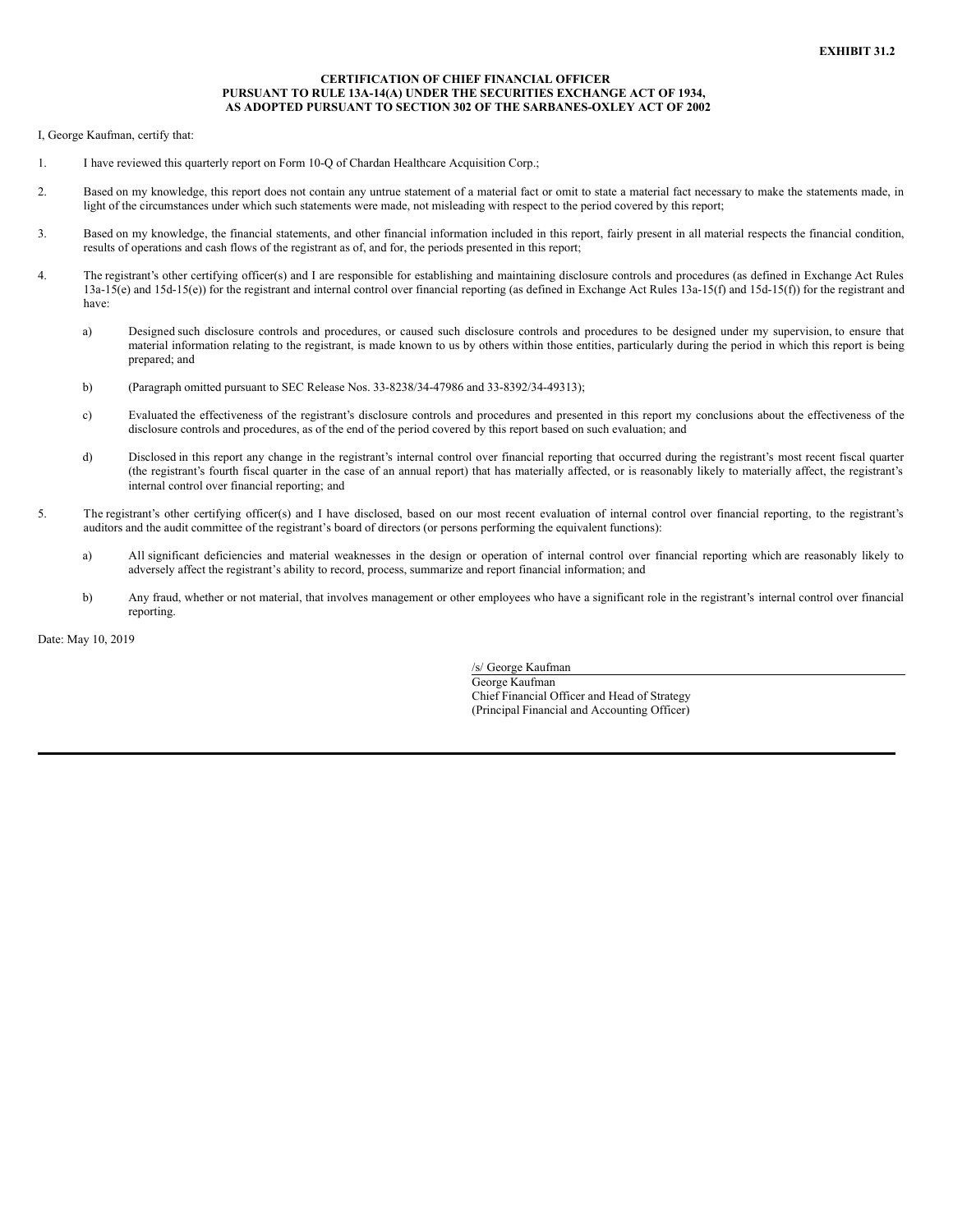## **CERTIFICATION PURSUANT TO 18 U.S.C. SECTION 1350 AS ADOPTED PURSUANT TO SECTION 906 OF THE SARBANES-OXLEY ACT OF 2002**

<span id="page-20-0"></span>In connection with the Quarterly Report of Chardan Healthcare Acquisition Corp. (the "Company") on Form 10-Q for the quarterly period ended March 31, 2019, as filed with the Securities and Exchange Commission (the "Report"), I, Jonas Grossman, Chief Executive Officer of the Company, certify, pursuant to 18 U.S.C. §1350, as added by §906 of the Sarbanes-Oxley Act of 2002, that:

- 1. The Report fully complies with the requirements of Section 13(a) or 15(d) of the Securities Exchange Act of 1934; and
- 2. To my knowledge, the information contained in the Report fairly presents, in all material respects, the financial condition and results of operations of the Company as of and for the period covered by the Report.

Dated: May 10, 2019

/s/ Jonas Grossman Jonas Grossman President and Chief Executive Officer (Principal Executive Officer)